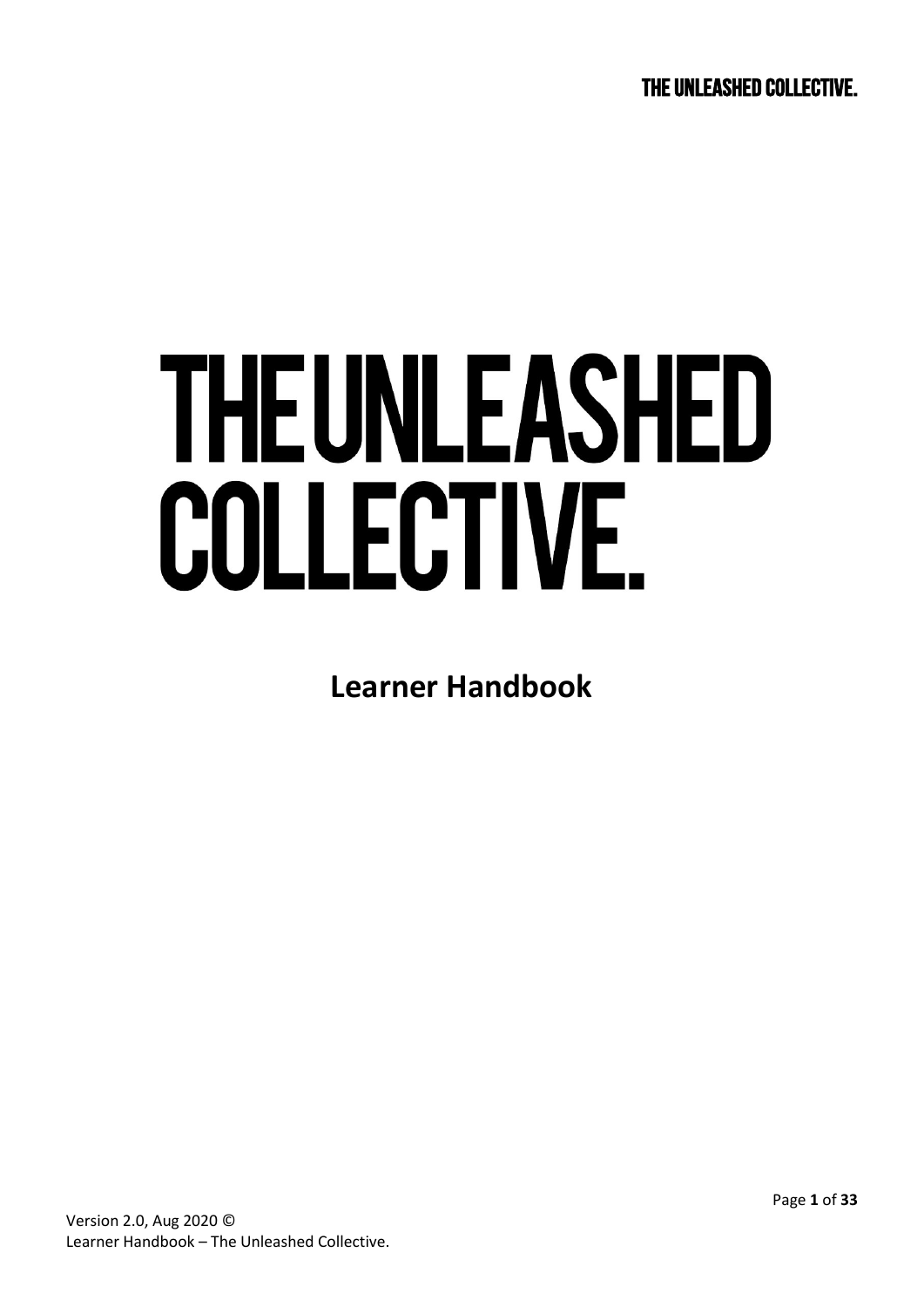# THE UNLEASHED COLLECTIVE.

## **Contents**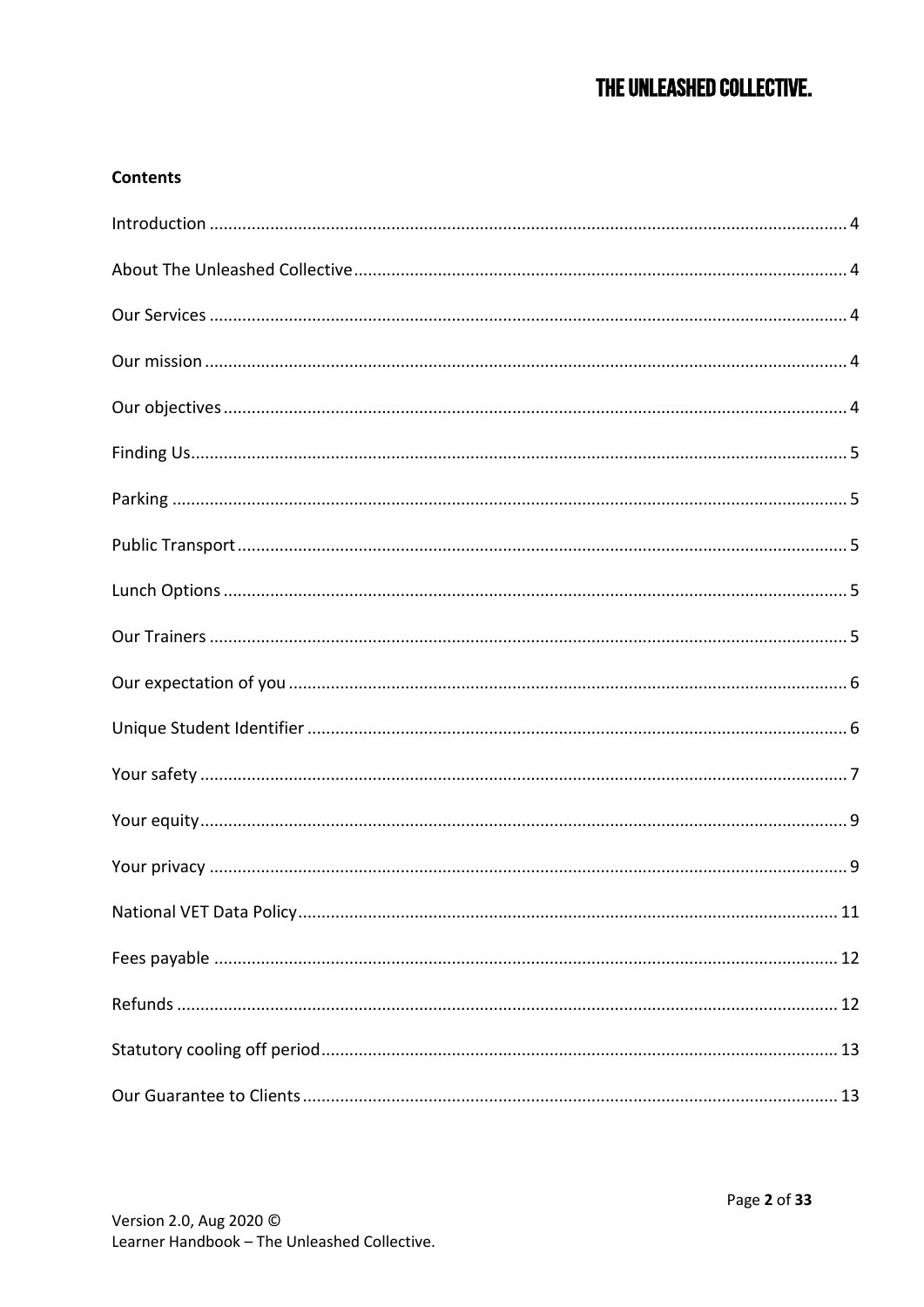## THE UNLEASHED COLLECTIVE.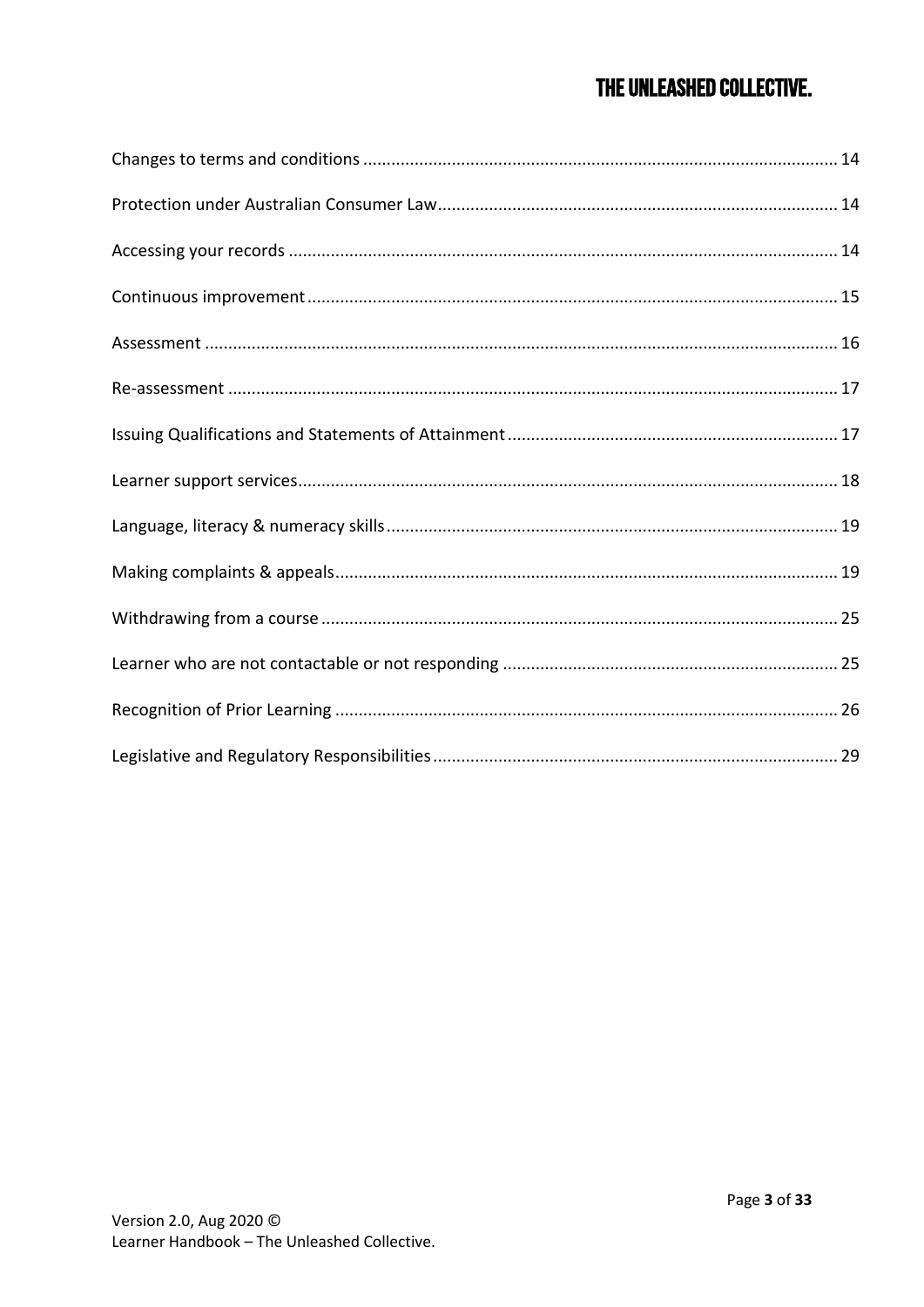#### <span id="page-3-0"></span>**Introduction**

This information booklet is designed to provide you with information about the services provided by The Unleashed Collective and our approach to providing you a safe, fair and supported environment to participate in training and assessment. This handbook does not provide you with specific information about a particular course offered by The Unleashed Collective. This information is contained in the Course Brochure which is supplied separately.

#### <span id="page-3-1"></span>**About The Unleashed Collective.**

The Unleashed Collective is a Registered Training Organisation (Code: 45480) providing high-quality training to learners in Australia. The Unleashed Collective has modern, up to date training resources, and boasts a qualified and dedicated team. You can find out more about The Unleashed Collective at the following links:

## [www.theunleashedcollective.com](http://www.theunleashedcollective.com/)

[https://www.facebook.com/TheUnleashe](https://www.facebook.com/TheUnleashedCollective/) [dCollective/](https://www.facebook.com/TheUnleashedCollective/)

[https://www.instagram.com/theunleashe](https://www.instagram.com/theunleashedcollective/) [dcollective/](https://www.instagram.com/theunleashedcollective/)

The Unleashed Collective is responsible under its registration with the Australian

Skills Quality Authority for the quality of the training and assessment being delivered on your chosen course and is also responsible for the issuance of any AQF certificate that may result based on your achievement of the course requirements.

## <span id="page-3-2"></span>**Our Services**

The Unleashed Collective provides training and assessment services in support of the following nationally endorsed training products:

− CHC41015 Certificate IV in Celebrancy

#### <span id="page-3-3"></span>**Our mission**

The Unleashed Collective's mission is to deliver quality training assessment that meets the needs of learners and industry.

#### <span id="page-3-4"></span>**Our objectives**

In recognition of this mission, our objectives are:

People. We strive to attract, recruit and retain talented, competent and committed trainers/assessory. We promote excellent performance through leadership and professional development.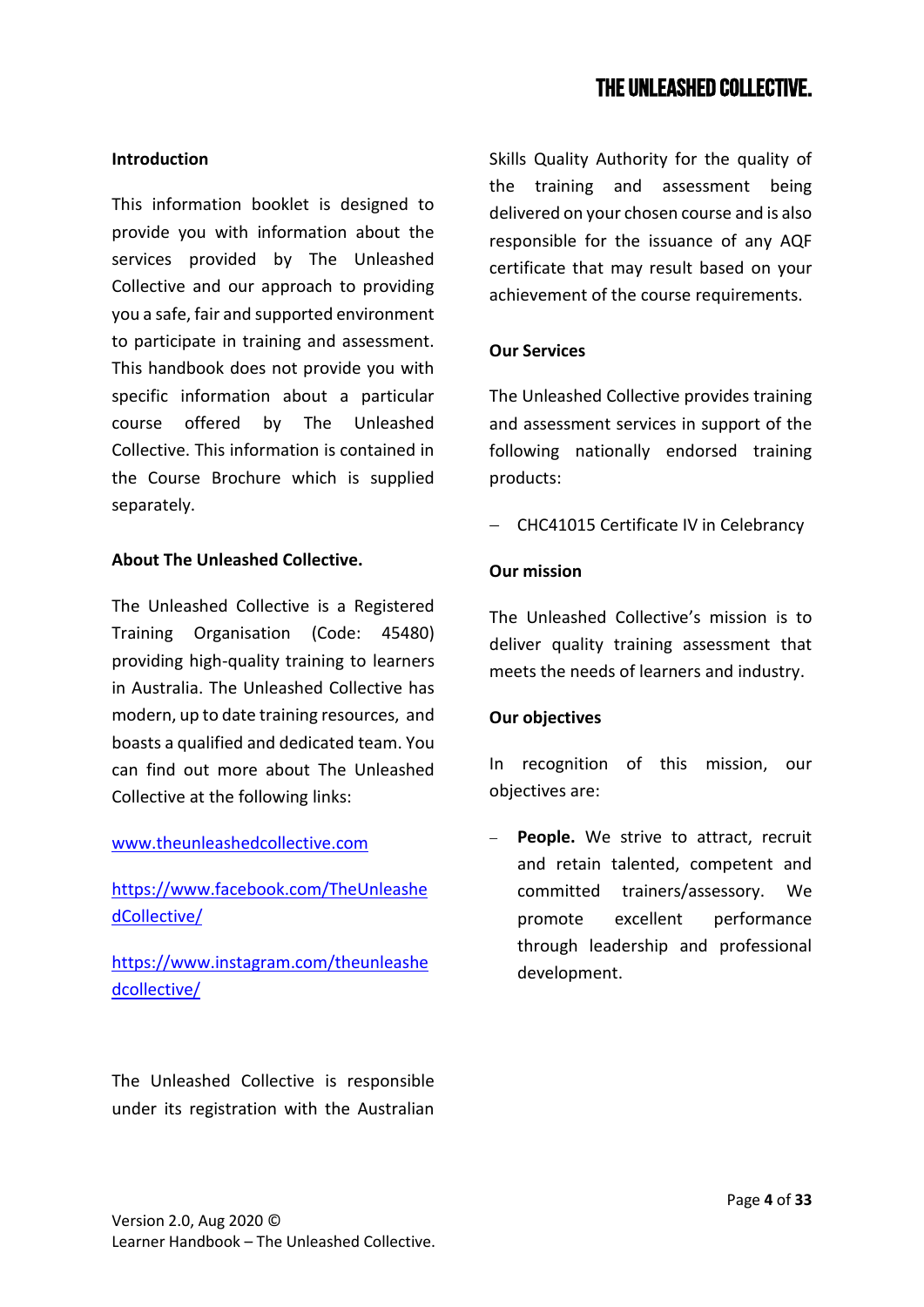- − **Safety & equality.** We are committed to providing an environment which is safe, equitable and which promotes a confident and productive training and assessment environment.
- − **Integrity & ethics**. We conduct ourselves in accordance with shared and agreed standards of behaviour which holds ethical conduct and integrity as our highest priorities.
- − **Quality committed.** We aspire to deliver consistent, high quality services and apply quality systems which support training and assessment excellence.
- − **Learner Focused.** We thrive on providing training and assessment that is learner focused and which supports lifelong learning. We respect our learners and strive to attract them time after time through high quality training and assessment experiences.
- **Industry engagement.** We recognise the value of industry engagement as the driving force in shaping our training and assessment strategies. We deliver training and assessment services which are founded on industry needs and expectations.

## <span id="page-4-0"></span>**Finding Us**

We hire suitable venues around the country to conduct training and to create simulated assessment in. Refer to your Welcome letter for street locations.

## <span id="page-4-1"></span>**Parking**

Whilst you are attending our sites by vehicle, you will be provided with parking options, in close proximity to the training venue. Parking does vary for each location and may incur an additional cost if you opt to use these options. Please refer to your Welcome letter for parking options.

## <span id="page-4-2"></span>**Public Transport**

Bus/Train Stations are a short walk from each selected training venue used by The Unleashed Collective. Services through the bus route occur regularly to ensure options are sufficient for students.

## <span id="page-4-3"></span>**Lunch Options**

Meals are not provided as part of the training. If you are looking to buy lunch whist you are undertaking training, there are a number of options available off site and centrally located to the training venue.

## <span id="page-4-4"></span>**Our Trainers**

Our Trainer/Assessors are qualified, dedicated professionals who have current industry experience and qualifications in a range of industries. Their industry experience is continually up to date by participating in professional development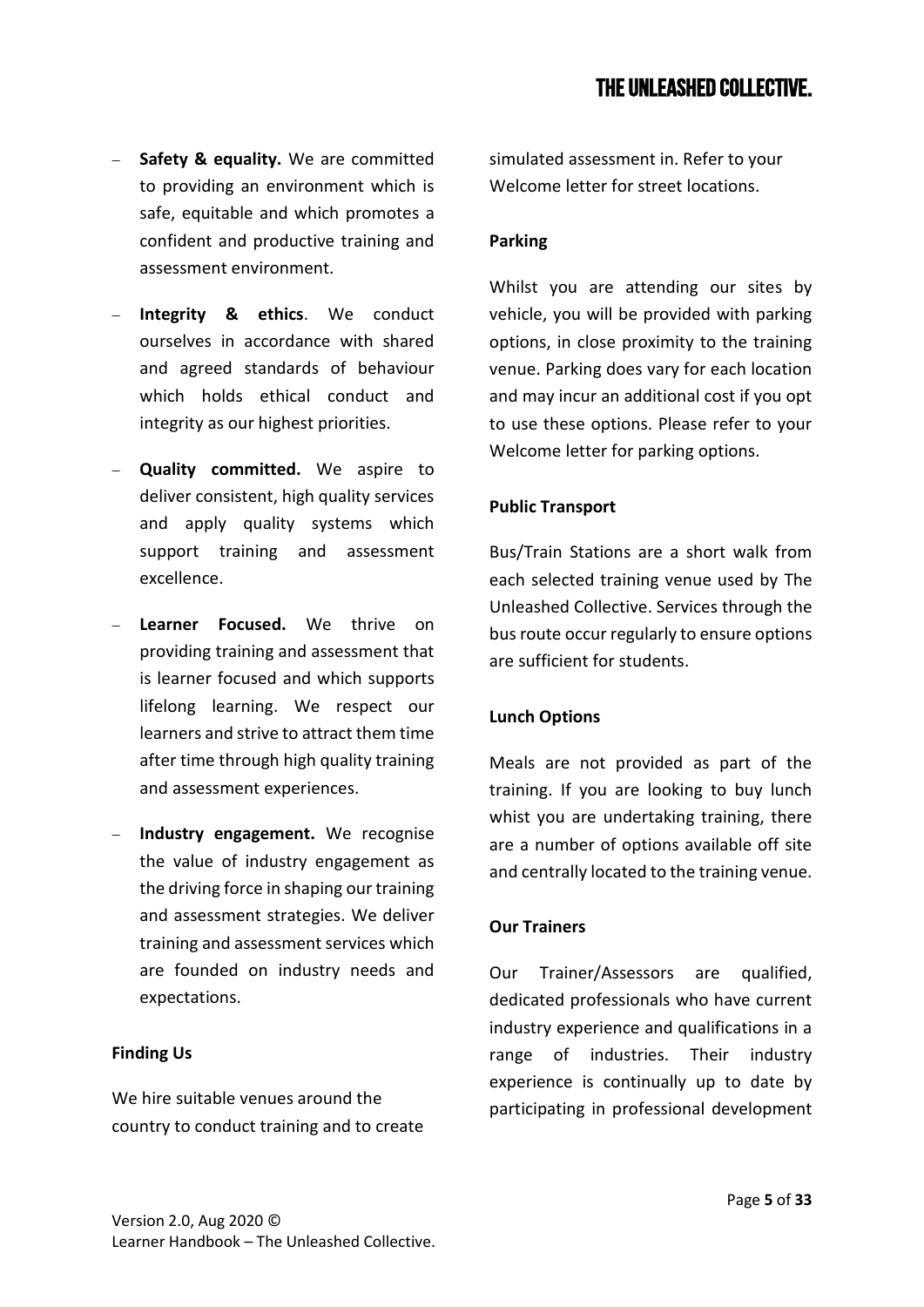activities, therefore giving our learners the best practical industry experience.

At The Unleashed Collective we deliver a nationally accredited qualification via training face-to-face and via distance education. When you study with The Unleashed Collective, your Trainer/Assessor will be always there to assist you throughout your course. You can either attend a classroom training environment, or complete via distance learning options. Phone, or email contact with your Trainer/Assessor is always available for advice - which means you get the support you need when you need it.

The Unleashed Collective trainers are all professionally qualified trainers and have personal industry and job role experience. Our trainers deliver their training in a way that learners will enjoy.

## <span id="page-5-0"></span>**Our expectation of you**

The Unleashed Collective expects you:

- To contribute to learning in a harmonious and positive manner irrespective of gender, race, sexual preference, political affiliation, marital status, disability or religious belief.
- To comply with the rules and regulations of The Unleashed Collective.
- − To be honest and respectful, which includes not falsifying work or information and not conducting yourself in any way that may cause injury or offence to others?
- To be responsible for your own learning and development by participating actively and positively and by ensuring that you maintain progress with learning modules.
- To monitor your own progress by ensuring that assessment deadlines are observed.
- − To utilise facilities and The Unleashed Collective publications with respect and to honour our copyrights and prevent our publication from being distributed to unauthorised persons.
- To respect other learners and The Unleashed Collective staff members and their right to privacy and confidentiality.

## <span id="page-5-1"></span>**Unique Student Identifier**

If you're studying nationally recognised training in Australia from 1 January 2015, you will be required to have a Unique Student Identifier (USI). Your USI links to an online account that contains all your training records and results (transcript) that you have completed from 1 January 2015 onwards. Your results from 2015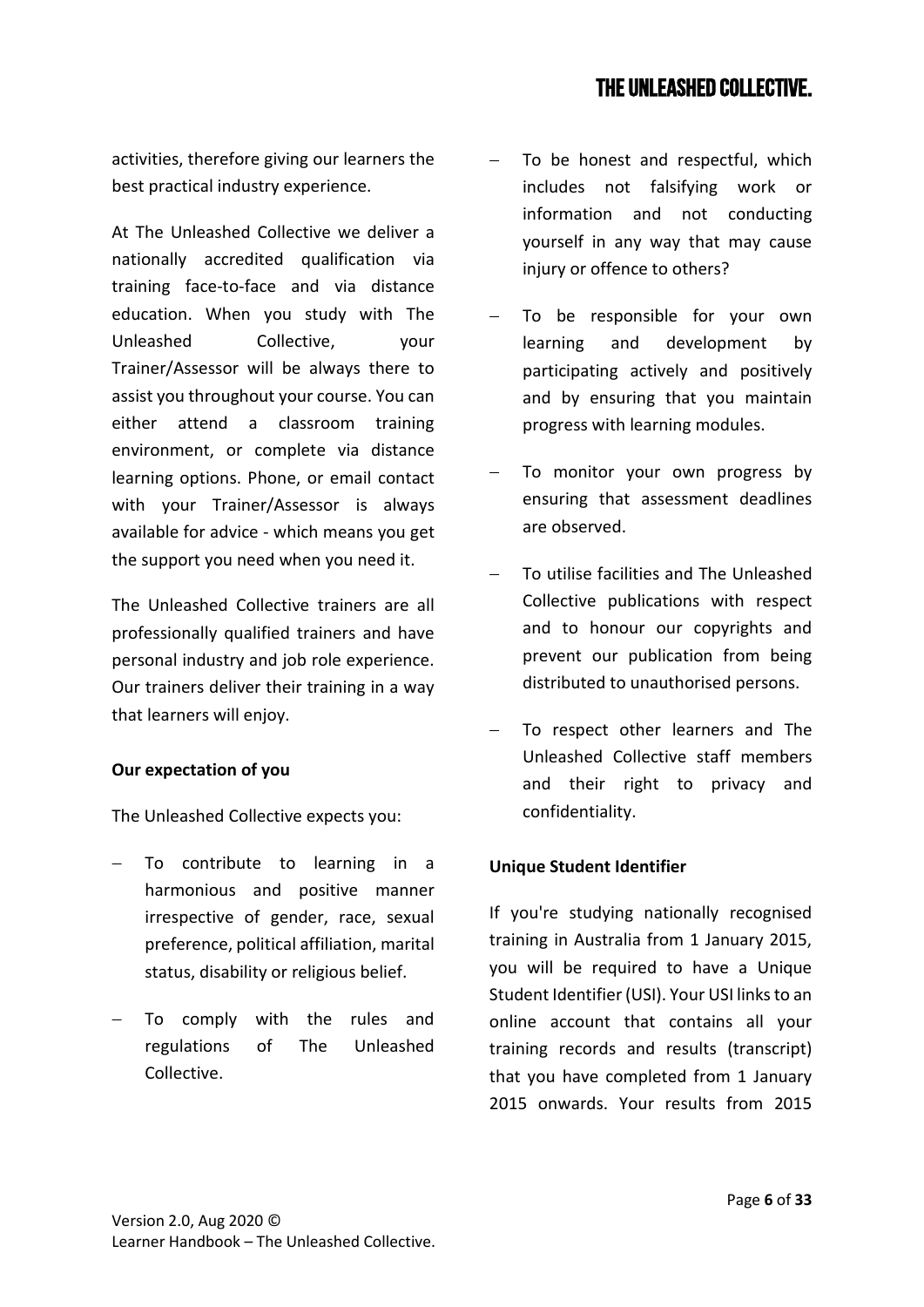were available in your USI account from 2016.

When applying for a job or enrolling in further study, you will often need to provide your training records and results (transcript). One of the main benefits of the USI is the ability to provide learners with easy access to their training records and results (transcript) throughout their life. You can access your USI account online from your computer, tablet or smart phone anytime. Fact sheets –available to download [Student Information for the USI](http://www.usi.gov.au/Training-Organisations/Documents/FactSheet-Student-Information-for-the-USI.pdf)

It's free and easy to [create your own USI](http://www.usi.gov.au/create-your-USI/Pages/default.aspx) and will only take a few minutes of your time. Alternatively, we can create your USI on your behalf. To do this we will need some additional identification information from you such as your driver's licence number.

Learners are advised that there are a number of unique circumstances where a person may be exempt from requiring a USI. These do not apply to the vast majority of learners in Australia. The USI Exemption Table is available from the USI website which explains these circumstances [Click Here.](https://www.usi.gov.au/training-organisations/training-organisation-requirements/exemptions-individuals) Learners who exercise an exemption from submitting a USI should be aware that the results of the training will not be accessible through the Commonwealth and will not appear on any authenticated VET transcript prepared by the USI Registrar. Further details about the implications of being exempt can be obtained from the USI website: [Click Here.](https://www.usi.gov.au/faqs/what-are-implications-being-exempt)

## <span id="page-6-0"></span>**Your safety**

The Unleashed Collective is committed to providing you a safe environment in which to participate in training and assessment. We are aware under the Work Health and Safety Act 2011 of our responsibilities to maintain a safe environment.

The following guidelines are provided as a basis for safe practice in the training environment:

- − Know and observe details of emergency response and evacuation plans;
- − Do not undertake activities which may cause injury to self or others;
- Be responsible for your own actions;
- No smoking at the training and assessment facilities or offices;
- − Report all potential hazards, accidents and near misses to the RTO staff;
- No consumption of alcohol within training and assessment facilities or during the conduct of training and assessment;
- Keep training and assessment areas neat and tidy at all times;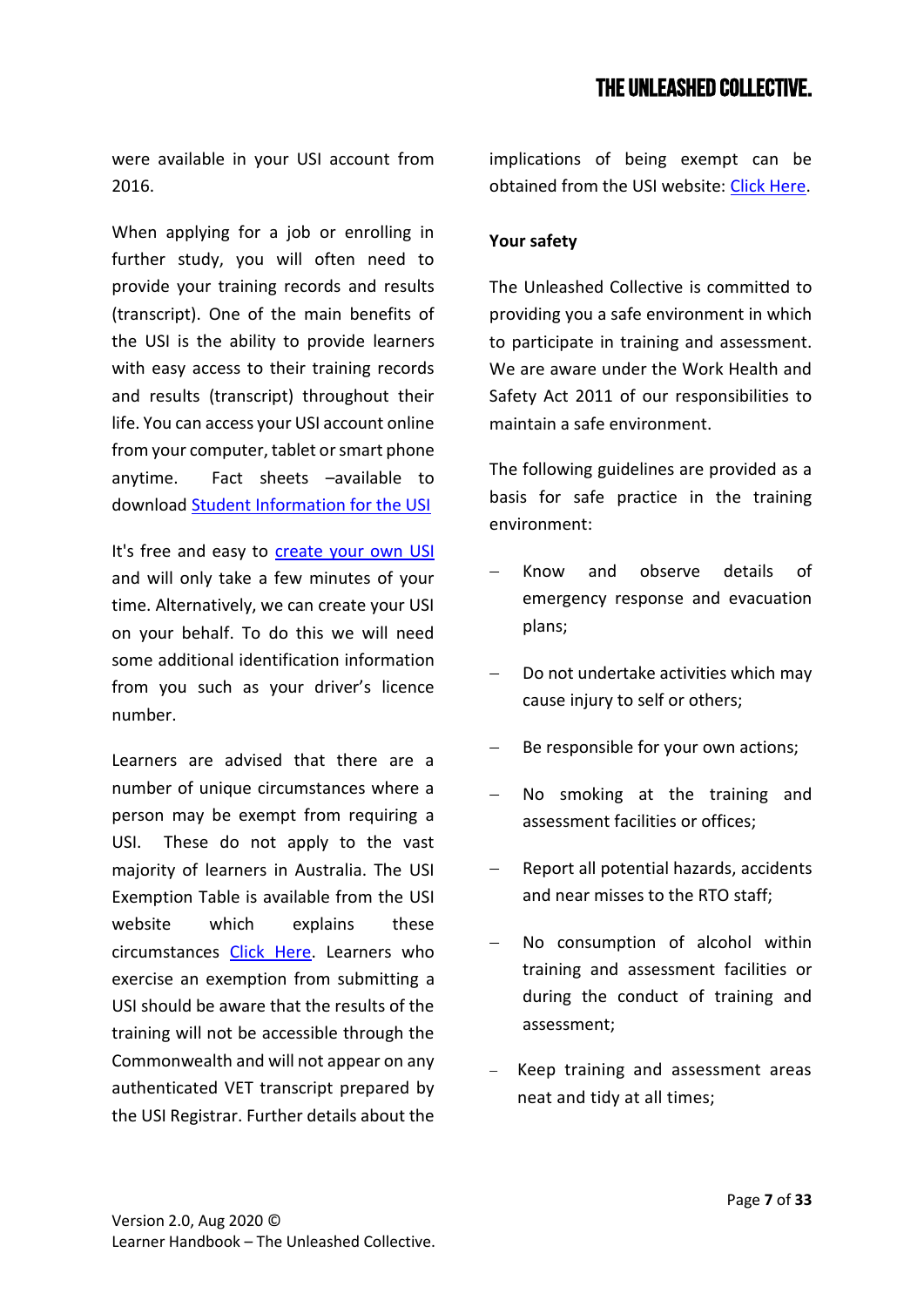- − Seek assistance if you volunteer to lift items e.g. move furniture in a training area; and
- − Observe hygiene standards particularly in eating and bathroom areas.

## **Electrical equipment**

- − Electrical equipment that is not working should be reported to The Unleashed Collective staff.
- Electrical work should only be performed by appropriately licensed or trained personnel. Learners, trainers and assessors should not undertake any task related to fixing electrical equipment such as lighting or electrical training aids.

## **Fire safety**

- The Unleashed Collective will undertake to communicate the procedures involved in evacuation and the location of fire equipment to learners at each facility for each training and assessment event; and to users of the office at least twice each year.
- − All users of a training and assessment facility need to be familiar with the location of all EXITS and fire extinguishers. Users will consult available maps to determine location.
- − It is the user's responsibility to understand fire drill procedures displayed around the premises.
- Users are asked to attend any sessions on fire safety procedures and the use of fire safety devices.

## **First aid**

- − Provision for first aid facilities are available where training is delivered.
- All accidents must be reported to staff.
- − The accident and any aid administered must be recorded by staff involved, in the injury register.

## **Lifting**

- − Learners, trainers and assessors are encouraged not to lift anything related to the training and assessment provided by The Unleashed Collective unless they do so voluntarily and taking all responsibility for any injury caused.
- Never attempt to lift anything that is beyond your capacity.
- − Always bend the knees and keep the back straight when picking up items.
- − If you have experienced back problems in the past do not attempt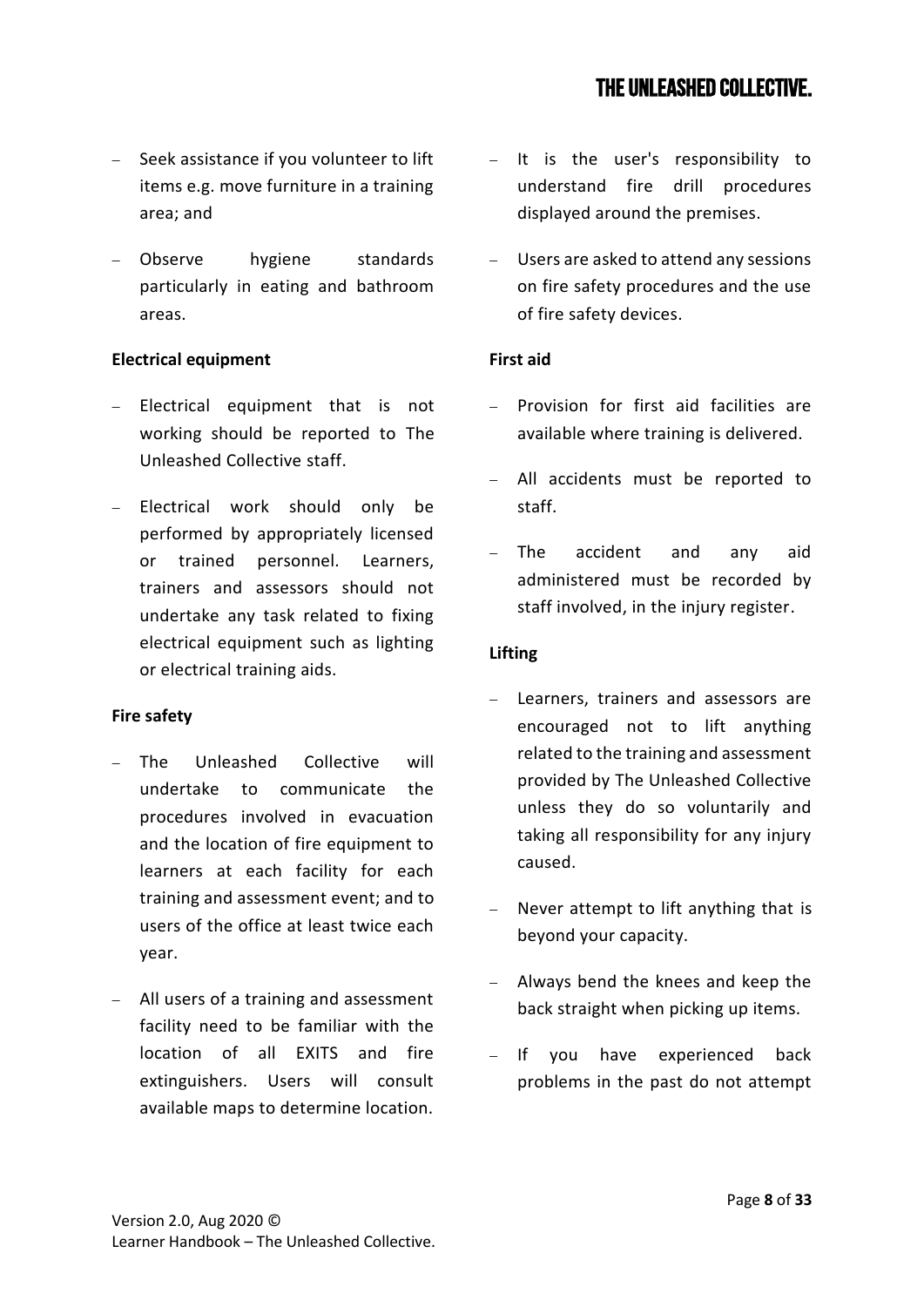to lift heavy objects at all. Ask someone else to do it for you.

## **Work & study areas**

- − Always ensure that all work areas are clean and clear of clutter so as to avoid the danger of accident by tripping or falling over.
- − Place all rubbish in the bins provided.
- − Ensure that bench spaces are left clean and tidy. This includes abiding by the COVID- Safe Policy.
- Do not sit or climb on any desks or tables.

## <span id="page-8-0"></span>**Your equity**

The Unleashed Collective is committed to ensuring that the training and assessment environment is free from discrimination and harassment. All The Unleashed Collective staff members (including contractors) are aware that discrimination and harassment will not be tolerated under any circumstances. In the event that discrimination and harassment is found to have occurred disciplinary action will be taken against any staff member who breaches this policy. Suspected criminal behaviour will be reported to police authorities immediately. Learners should expect fair and friendly behaviour from The Unleashed Collective staff members and we apply complaint handling procedures advocated by the Australian Human Rights and Equal Opportunity Commission (HREOC).

Learners who feel that they have been discriminated against or harassed should report this information to a staff member of The Unleashed Collective that they feel they can trust. This will initiate, a complaints handling procedure which will be fair and transparent and will protect your rights as a complainant. Alternatively, if a learner wishes to report an instance of discrimination or harassment to an agency external to The Unleashed Collective, they are advised to contact the HREOC Complaints Info-line on 1300 656 419.

## <span id="page-8-1"></span>**Your privacy**

The Unleashed Collective takes the privacy of learners very seriously and complies with all legislative requirements. These include the Privacy Act 1988 and Australian Privacy Principles (effective from 12<sup>th</sup> March 2014).

Here's what you need to know:

− The Unleashed Collective will retain personal information about you relating to your enrolment with us. This includes your personal details, your ethnicity and individual needs, your education background. We will also retain records of your training activity and are required to do this in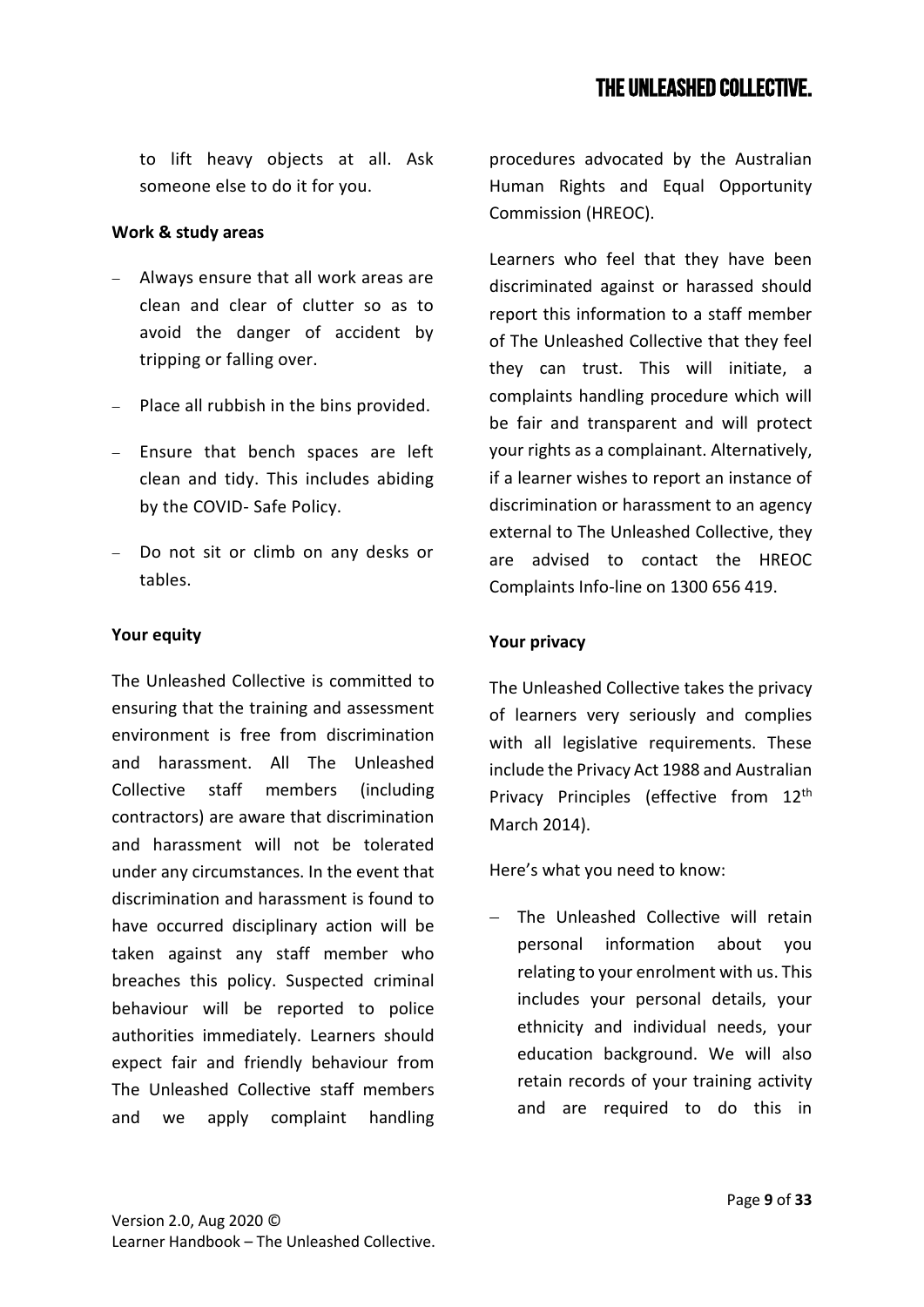accordance with the National Vocational Education and Training Regulator Act 2011.

- − Your personal information is retained within our hard copy filling system and our computer systems. Your information is collected via the enrolment form and through your completion of administrative related forms and based on your training outcomes. Hard copy files are secured in lockable filing cabinets which are monitored throughout the day and secured in the evening. Electronic data retained on our computer systems is protected via virus protection software and firewall protection. Our data is backed up continuously to our server which is secure.
- − The Unleashed Collective is required by the National Vocational Education and Training Regulator Act 2011 to securely retain your personal details for a period of 30 years from the date your enrolment has completed. The purpose of this is to enable your participation in accredited training to be recorded for future reference and to allow you to obtain a record of your outcome if required.
- − In some cases we are required by law to make learner information available to Government agencies such as the National Centre for Vocational

Education and Research or the Australian Skills Quality Authority. In all other cases The Unleashed Collective will seek the written permission of the learner for such disclosure. The Unleashed Collective will not disclose your information to any person or organisation unless we have written instructions from you to do so. If you require your records to be accessed by persons (such as a parent), you need to authorise this access otherwise this access will be denied.

- − You have the right to access information that The Unleashed Collective is retaining that relates to you. Further instructions are provided on how to access records within the section titled "Access to your records".
- If you have concerns about how The Unleashed Collective is managing your personal information, we encourage you to inform our staff and discuss your concerns. You are also encouraged to make a complaint directly to us using our internal complaint handling arrangements outlined in this handbook. Under the Privacy Act 1988 (Privacy Act) you also have the right to make a complaint to the Office of the Australian Information Commissioner (OAIC) about the handling of your personal information. You can find more information about making a privacy complaint at the website of the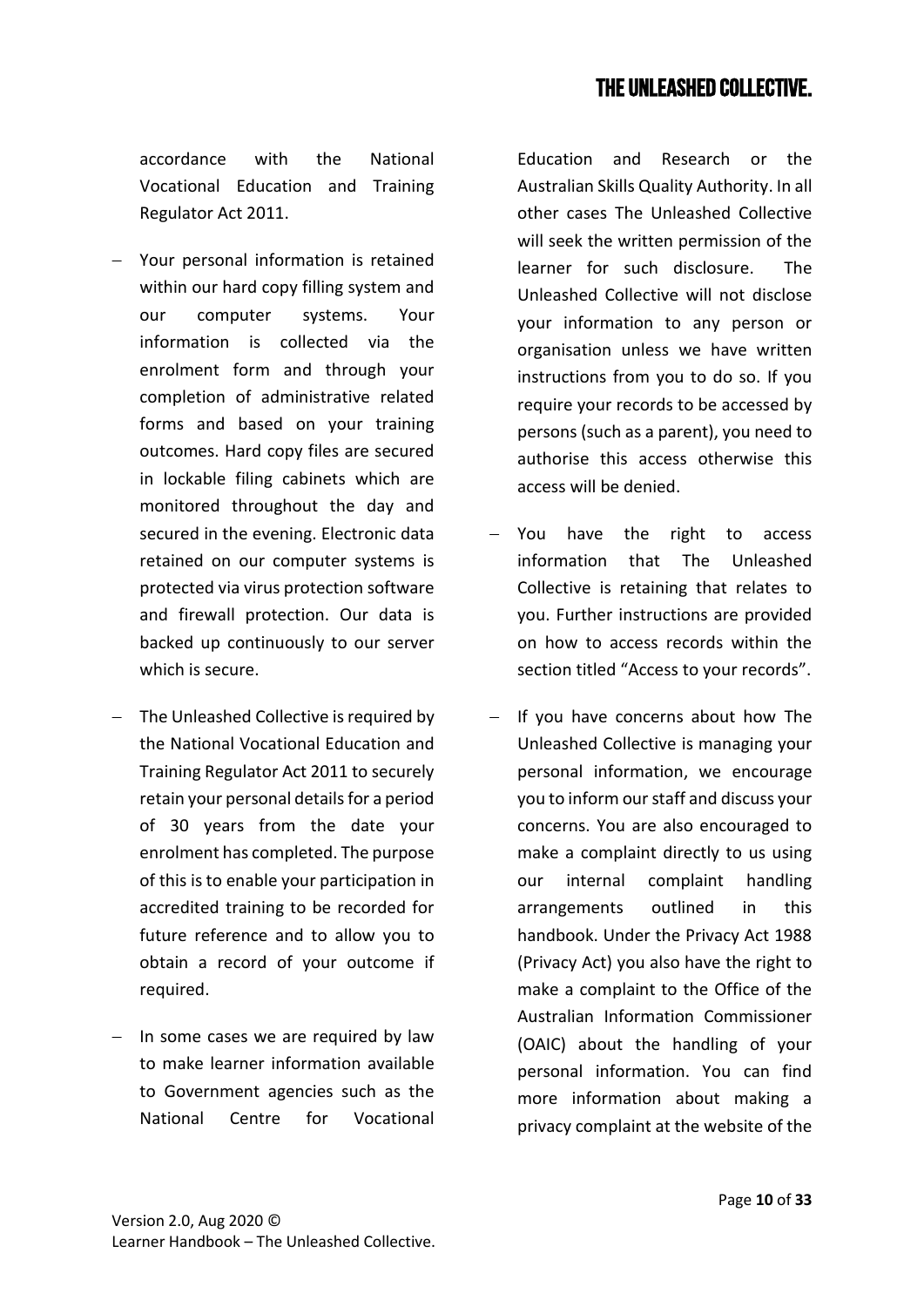OAIC located at: [http://www.oaic.gov.au/privacy/priva](http://www.oaic.gov.au/privacy/privacy-complaints) [cy-complaints.](http://www.oaic.gov.au/privacy/privacy-complaints)

## <span id="page-10-0"></span>**National VET Data Policy**

As part of your enrolment, you will be asked to declare your acceptance of the terms of the service contract and the refund conditions and confirm that you have been fully advised of the fees, refund conditions and conditions of enrolment and agree to be a student at The Unleashed Collective.

You agree that it is your responsibility to retain a copy of this written agreement as supplied by The Unleashed Collective and receipts of any payments of tuition fees or non-tuition fees.

You agree that under the Data Provision Requirements 2012, The Unleashed Collective is required to collect personal information about you and to disclose that personal information to the National Centre for Vocational Education Research Ltd (NCVER).

Your personal information (including the personal information contained on the enrolment form and your training activity data) may be used or disclosed by The Unleashed Collective for statistical, regulatory and research purposes. The Unleashed Collective may disclose your personal information for these purposes to third parties, including:

- − School if you are a secondary student undertaking VET, including a schoolbased apprenticeship or traineeship;
- Employer  $-$  if you are enrolled in training paid by your employer;
- − Commonwealth and State or Territory government departments and authorised agencies;
- − NCVER;
- Organisations conducting student surveys; and
- − Researchers.

Personal information disclosed to NCVER may be used or disclosed for the following purposes:

- − issuing a VET Statement of Attainment or VET Qualification, and populating Authenticated VET Transcripts;
- − facilitating statistics and research relating to education, including surveys;
- understanding how the VET market operates, for policy, workforce planning and consumer information; and
- administering VET, including program administration, regulation, monitoring and evaluation.

You may also receive an NCVER student survey which may be administered by an NCVER employee, agent or third-party contractor. You may opt out of the survey at the time of being contacted.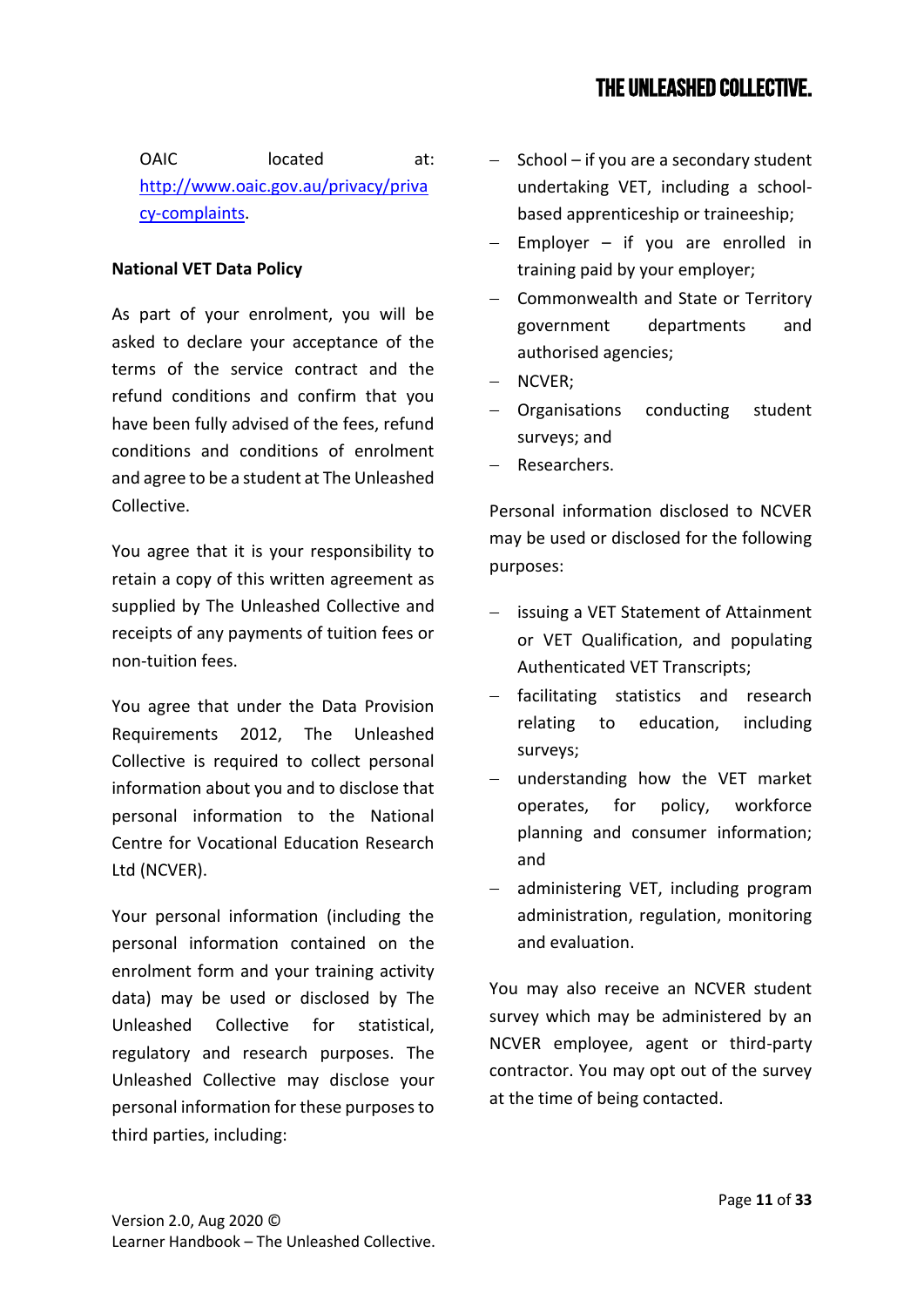NCVER will collect, hold, use and disclose your personal information in accordance with the Privacy Act 1988 (Cth), the VET Data Policy and all NCVER policies and protocols (including those published on NCVER's website at www.ncver.edu.au).

#### <span id="page-11-0"></span>**Fees payable**

Fees are payable when a learner has received a confirmation of enrolment. The initial fee payment must be paid prior to commencing training or within 5 days of receiving an invoice from The Unleashed Collective. The Unleashed Collective may discontinue training if fees are not paid as required. For a full list of current fees and charges please request a copy of The Unleashed Collective schedule of fees and charges.

#### **Learner cancellation**

Learners who cancel their enrolment part way through a training program must notify The Unleashed Collective in writing via email or letter at the soonest opportunity. Learners who cancel their enrolment after a training program has commenced will not be entitled to a refund of fees. Learners are advised to consider alternative options such as requesting to suspend their enrolment and re-commencing in another scheduled training program.

**Replacement of text & training workbooks**

Learners who require replacement of issued text or training workbooks will be liable for additional charges to cover the cost of replacement. For a full list of replacement charges please refer to The Unleashed Collective schedule of fees and charges.

## <span id="page-11-1"></span>**Refunds**

Learners, who give notice to cancel their enrolment **10 business days** or more prior to the commencement of a program, will be entitled to a full refund of fees paid.

Learners who give notice to cancel their enrolment **9 business days** or less prior to the commencement of a program will be entitled to a 75% refund of fees paid. The amount retained (25%) by The Unleashed Collective is required to cover the costs of staff and resources which will have already been committed based on the learners initial intention to undertake the training.

Learners who cancel their enrolment after a training program has commenced will not be entitled to a refund of fees.

Where a learner has purchased a text or training workbooks and subsequently cancels, The Unleashed Collective will not refund monies for the text.

## **Payment method**

The Unleashed Collective accepts payment for fees using: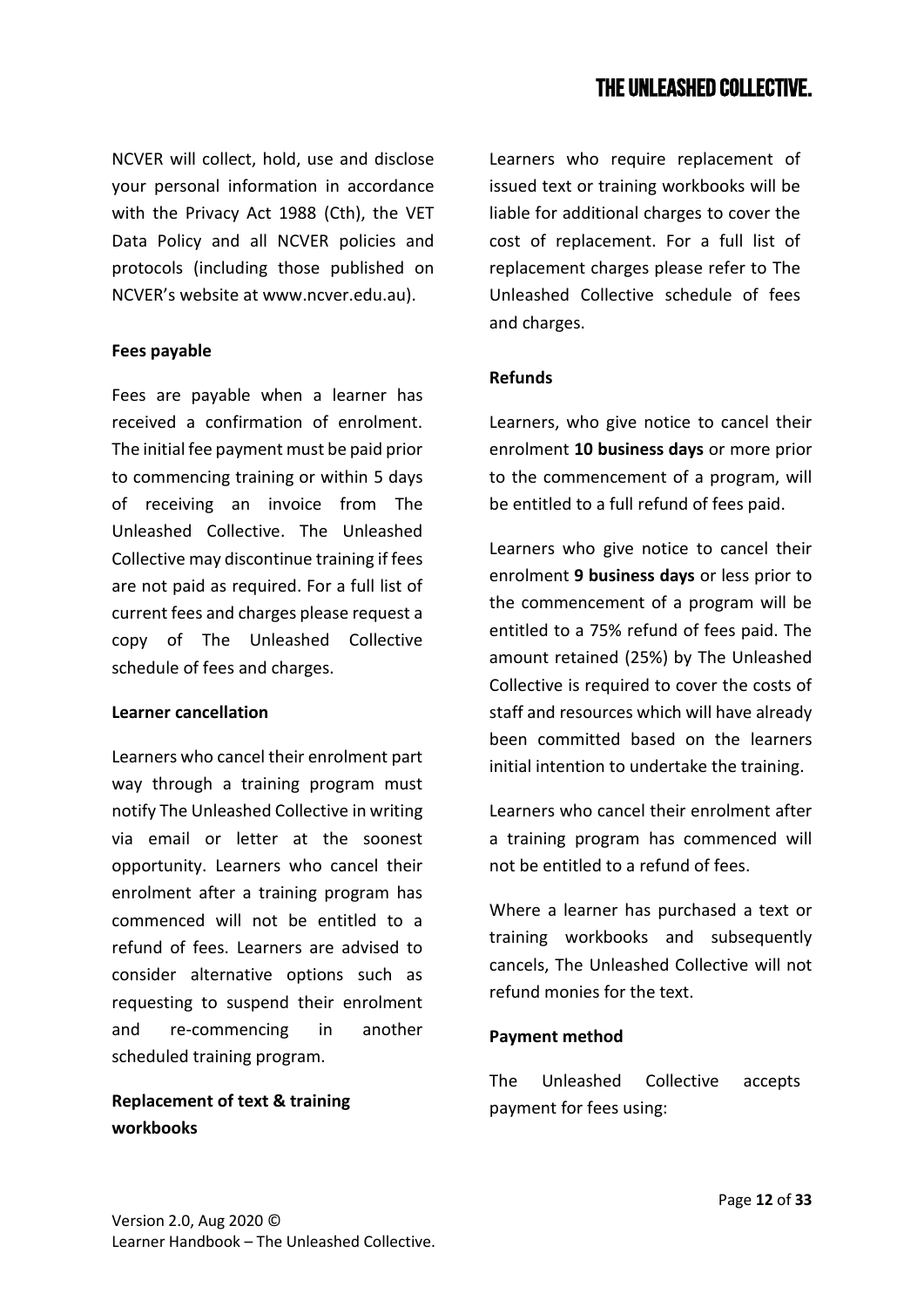- − Credit Card
- − PayPal
- − Electronic Funds Transfer (account details available on request)
- − Cheque (made payable to The Unleashed Collective)
- − Payment in cash is discouraged.

#### **Substitutions**

Requests for substitutions are to be made in writing and can be made at any time up to 2 working days before the program commencement date.

#### **Transfers**

Requests for transfers to alternate programs can be arranged if The Unleashed Collective is advised in writing more than 10 working days prior to the program commencement date and there is availability on the selected program. One transfer will be accepted without charge where The Unleashed Collective has been notified in writing at least 10 working days prior to the scheduled commencement date. All subsequent transfers will attract an administration charge of \$55.00 (incl. GST).

#### <span id="page-12-0"></span>**Statutory cooling off period**

The Standards for Registered Training Organisations require The Unleashed

Collective to inform persons considering enrolment of their right to a statutory cooling off period. A statutory cooling off period (which is 10 days) is a period of time provided to a consumer to allow them to withdraw from a consumer agreement, where that agreement was established through unsolicited marketing or sales tactics. These include tactic such as door-to-door sales and telemarketing. A statutory cooling off period allows a consumer to withdraw from a sales agreement within 10 days of having received a sale contract without penalty.

It must be noted that The Unleashed Collective do not engage in unsolicited marketing or sales tactics and therefore a statutory cooling off period in not applicable to our learners who have enrolled into a program. For refund option in other circumstances, learners must refer to the above refund policy.

#### <span id="page-12-1"></span>**Our Guarantee to Clients**

If The Unleashed Collective cancels or ceases to provide training, The Unleashed Collective must issue a full refund for any services not yet provided. The basis for determining "services not yet provided" is to be based on the units of competency completed by the learner and which can be issued in a statement of attainment at the time the service is ceased.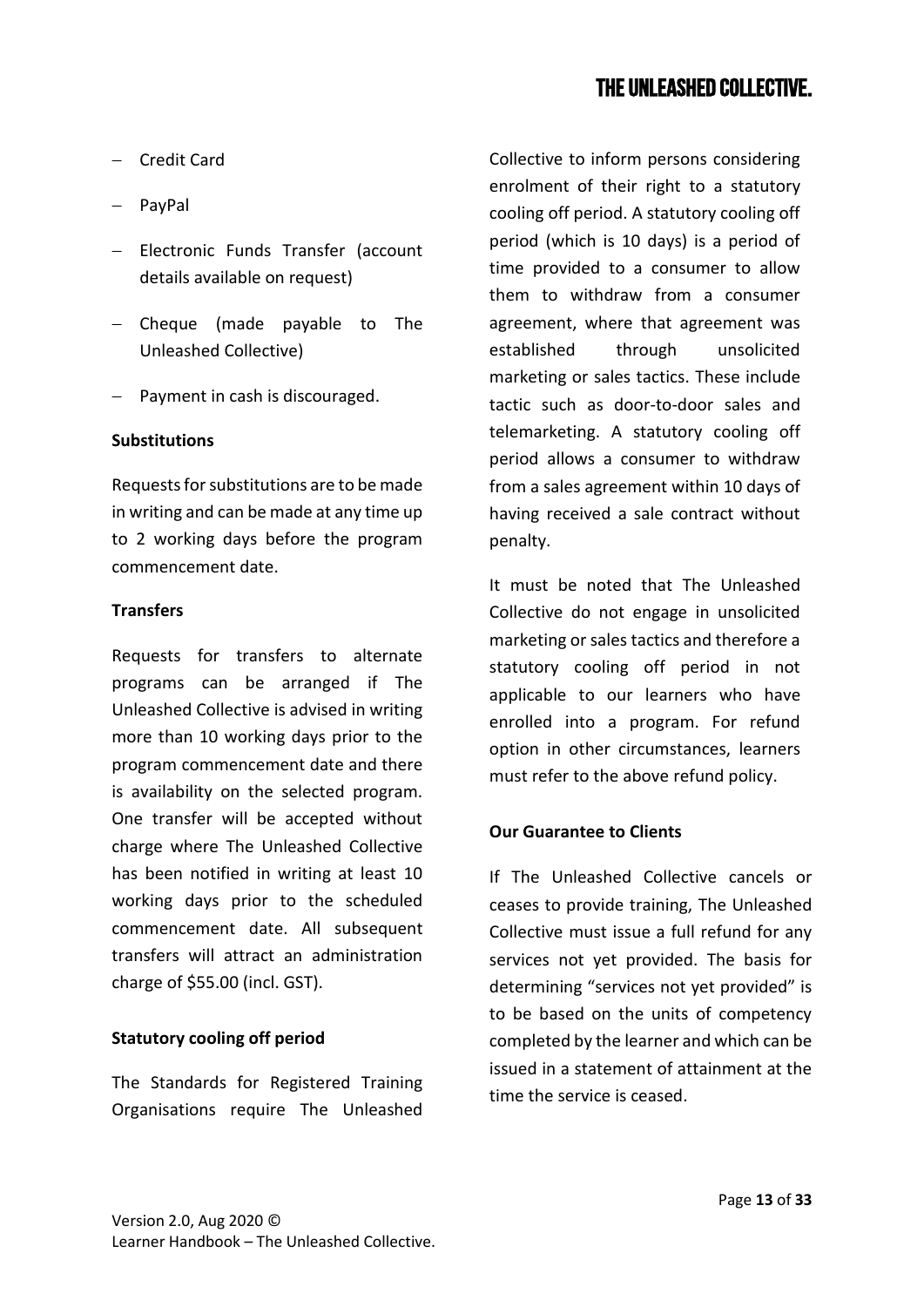As an example: A learner enrolled in a course of 10 units of competency and paid \$1,500.00 up front as the total course fee. The course was cancelled due to the trainer falling ill and the learner at that time had completed 4 of the 10 units. The learner's enrolment would be finalised and the learner would receive a Statement of Attainment for the 4 completed units. The learner would also receive a refund of \$900.00 which represents that value of the training not delivered.

#### <span id="page-13-0"></span>**Changes to terms and conditions**

The Unleashed Collective reserves the right to amend the conditions of the student's enrolment at any time. If amendments are made that effect the student's enrolment the student will be informed 7 days prior to changes taking effect. Students then have 28 days to submit an appeal from the date they were informed of the decision. Further information about appealing a decision is contained in the section relating to complaints and appeals handling.

## <span id="page-13-1"></span>**Protection under Australian Consumer Law**

As a student undertaking a vocational education and training course, you are protected under Australian Consumer Law and under State and Territory consumer protection laws. These protections include areas such as unfair contract terms, the consumer guarantees, to statutory a cooling-off period, and unscrupulous sales practices. You can find out more information about your rights as a consumer from the Australian Consumer Law website which includes a range of helpful guides relating to specific areas of protection. Please visit the following site for more information: [Australian](http://consumerlaw.gov.au/consumers-and-the-acl/)  [Consumer Law.](http://consumerlaw.gov.au/consumers-and-the-acl/)

#### <span id="page-13-2"></span>**Accessing your records**

You are entitled to have access to your records. These records include your:

- − learner file,
- − learning and assessment record,
- − administrative records,
- − AQF certificates including a reissuance of a statement of attainment or qualification which has been previously issued.

You may require these records to monitor your progress with training or simply to go back and confirm something in a previous training module. Whilst these records will be retained by The Unleashed Collective, you are welcome to have access anytime just ask your trainer and it will be organised promptly.

We can access hard copy records and reports from our learner management system, but only relating to you personally.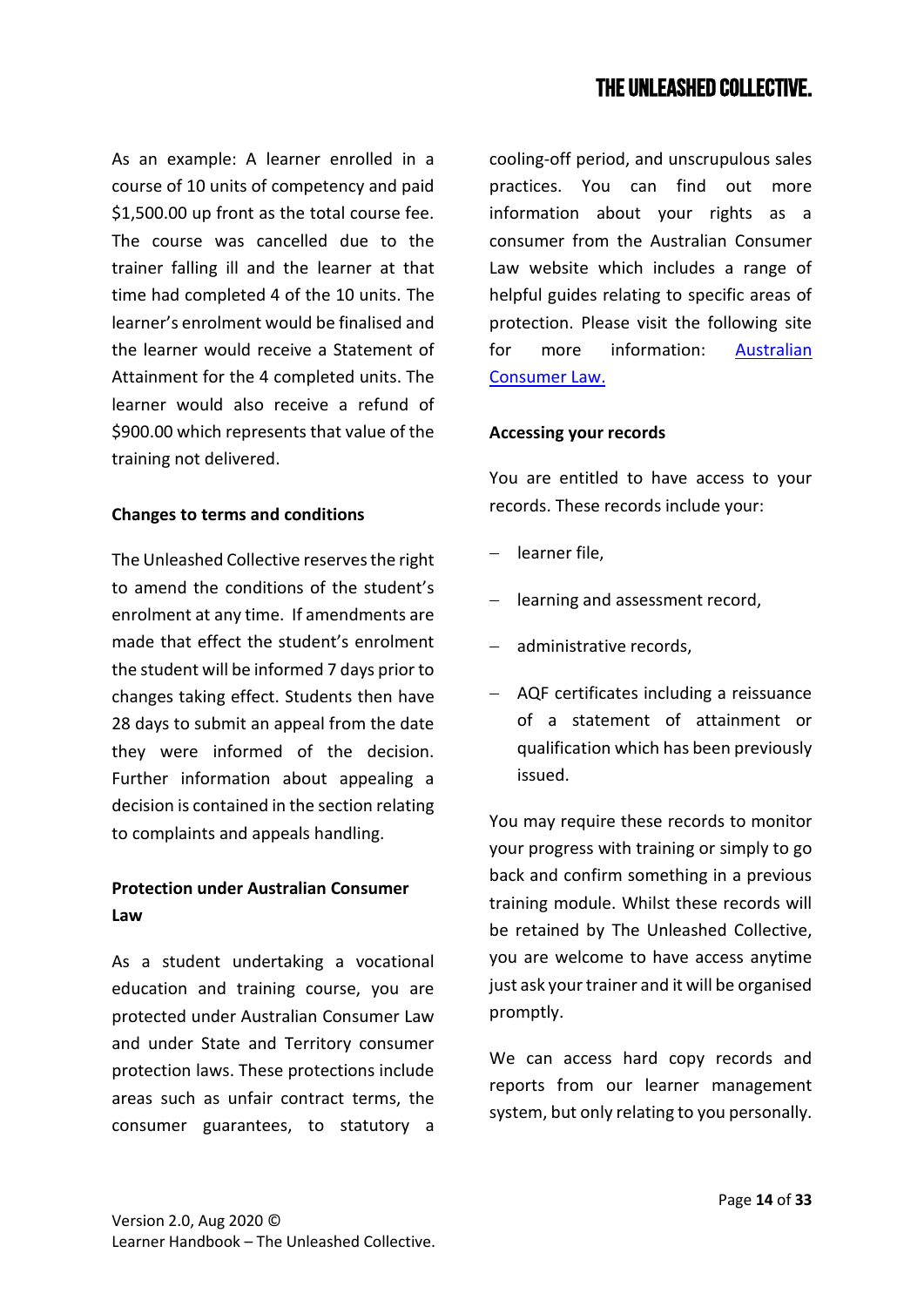You can request this access using the Learner Records Request Form. Access to requested records during a work day will be arranged as soon as possible and definitely within 5 business days. Learners should note that these records cannot be taken away unless a copy is requested. Where photocopies are requested, The Unleashed Collective reserves the right to charge a one-off photocopy fee of \$10.00. There is no cost to simply view records.

In the case of accessing a reissuance of a previously issued Statement of Attainment or Qualification certificate, if you have lost or misplaced your AQF certificate you may obtain a reissued certificate from The Unleashed Collective. To obtain this you must complete the Learner Records Request Form and return this to the Office Manager. The cost of \$50.00 will apply for each issued AQF certificate. These monies must be paid in advance. Reissued AQF certificates will be an exact duplicate of the original with the exception of small wording at the bottom of the document which identifies the certificate as reissued. AQF certificates may only be collected in person or can be posted via registered post. A learner may also nominate another person to collect the certificate, however these persons must be notified to The Unleashed Collective beforehand and the person must provide photo ID to validate their identity.

## <span id="page-14-0"></span>**Continuous improvement**

The Unleashed Collective is committed to the continuous improvement of our training and assessment services, learner services and management systems. Central to this commitment is our approach to continuous improvement and the procedures we apply to achieve systematic and sustained improvement.

## **Suggesting improvements**

The primary method of reporting opportunities for improvement by learners is via the continuous improvement reporting procedure. This procedure allows any person to raise a Continuous Improvement Report for consideration by the Continuous Improvement Committee. Often these reports will be generated after an opportunity for improvement has been identified by a staff member or learner. The Continuous Improvement Report template is available on request. Learners are encouraged to provide feedback to The Unleashed Collective so we can improve our services in the future.

## **Learner satisfaction survey**

At the completion of your training program, you will be issued with a Learner Satisfaction Survey. This is a nationally consistent survey tool which is designed to collect feedback from learners about their experience with an RTO and in undertaking nationally recognised training. Your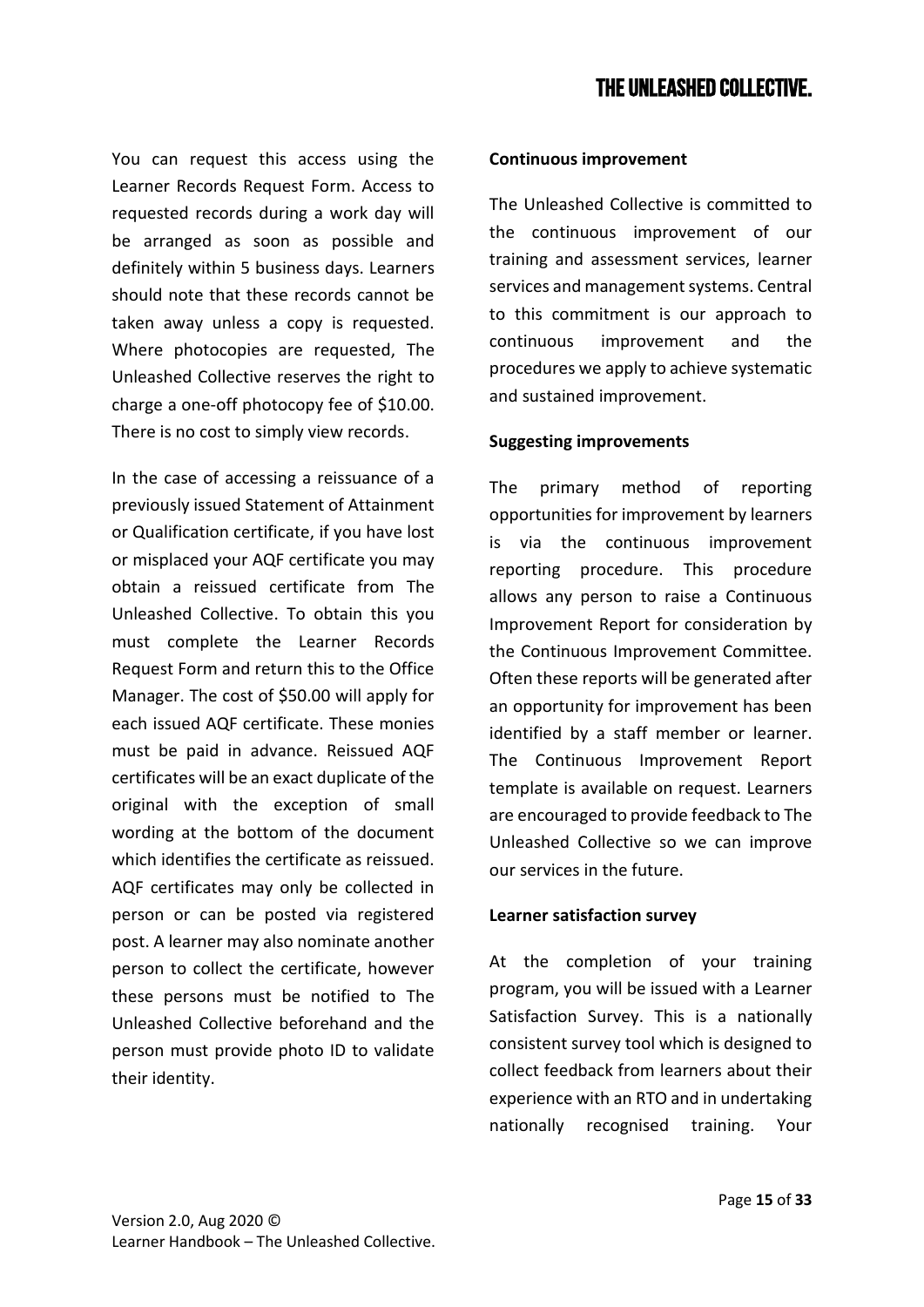completion and return of this survey is important to The Unleashed Collective for our ongoing improvement of services and to enable us to report this information to our registering authority. Your assistance in gathering this survey data is greatly appreciated.

#### <span id="page-15-0"></span>**Assessment**

At The Unleashed Collective assessment is conducted using a combination such as Written Knowledge Activity/Assessment, Research Tasks, Case Studies (scenarios), Work Log Book, Supervisor Feedback, Portfolio of evidence building, major assessment tasks and Simulated Workplace Observation.

The following provides a brief explanation of the primary assessment methods:

- − **Written Knowledge Activity/Assessment:**  The learner is required to provide a written response to a range of questions relating to required knowledge of the units of competency. These would generally be short answer response activities and may include other questioning methods including multiplechoice.
- − **Research Tasks:** The learner is required to undertake research within the industry and the available reference material and provide a written response to each question. These assessment activities are

usually short to medium answer response activities. The responses provided by the learner will largely be specific to their industry.

- − **Case Study Response/Scenarios:** The learner is required to provide a written response to a situation presented in a case study scenario. This will usually require the learner to consider carefully the situation presented, undertake some research to inform their response and then to propose their recommended actions.
- **Log book research:** The learner may be required to record details of their research activity completed during the course. These details are recorded against specified tasks which are predesigned for the learner to complete. This forms an important part of the assessment evidence as it often includes critical evidence that is otherwise difficult for the assessor to observe.
- − **Supervisor Feedback:** The assessor may periodically engage with supervisors to seek their feedback about the learner's performance. This is undertaken as an interview with a duration of approximately 5 to 15 minutes. This interview can be undertaken over the phone or face to face. Feedback from a supervisor is recorded into the assessment record, for relevant programs.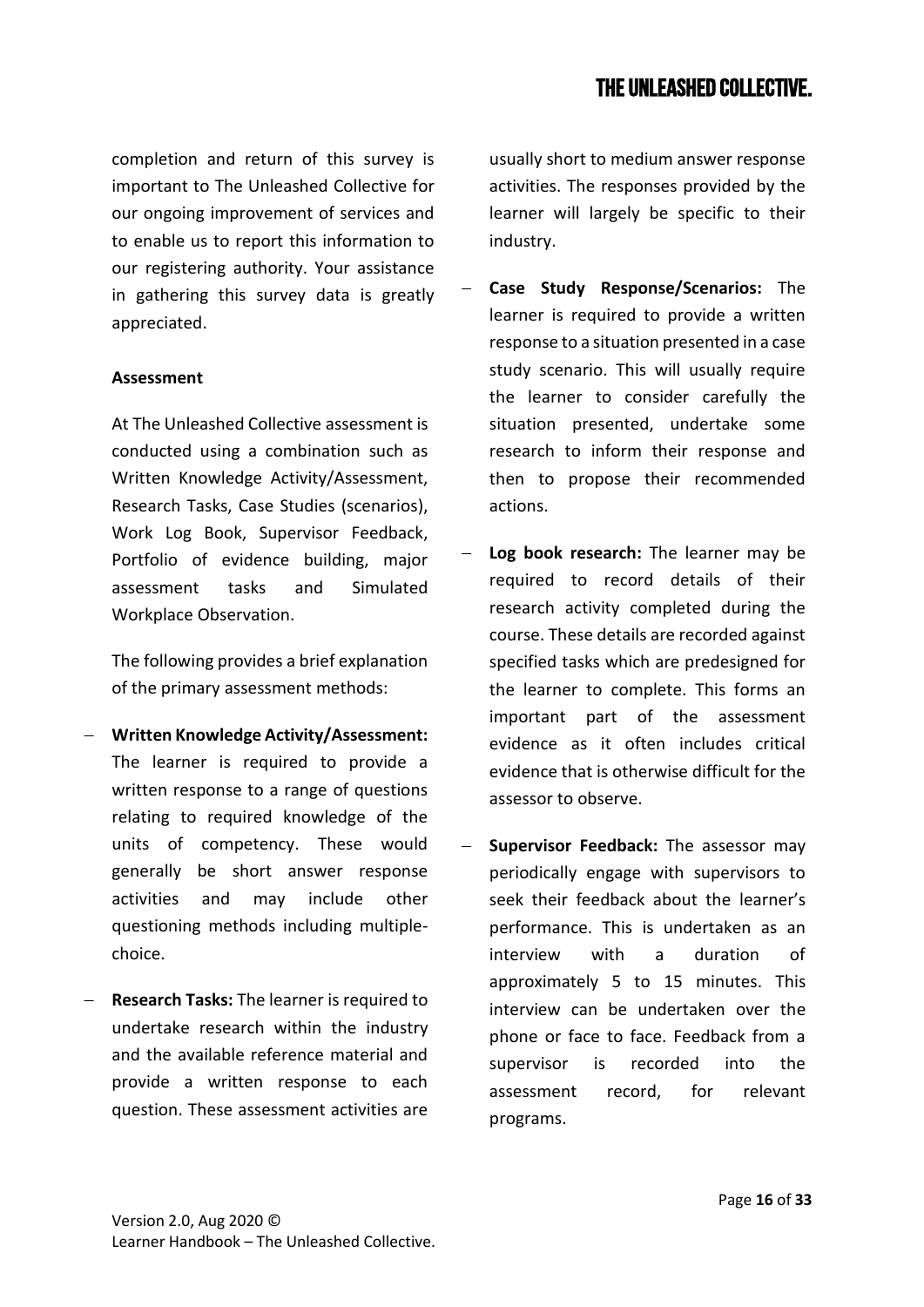− **Simulated Workplace Observation:** The learner may be observed performing specific tasks in their day-to-day work activities. The assessor will structure a workplace and observe the learner performing tasks relevant to the units of competency being assessed. The learner will be briefed on these observation activities in events and is required to make arrangements to undertake these activities when the assessor is in attendance.

#### <span id="page-16-0"></span>**Re-assessment**

Learners who are assessed as not yet competent are to be provided with detailed verbal and written feedback to assist them to identify the gaps in their knowledge and skills to be addressed through further training. These learners are to be provided with additional training and learning support to target their specific gaps in knowledge and/or skills and prepare them for additional assessment.

It is the policy of The Unleashed Collective to provide three opportunities for additional training and re-assessment at no additional cost to the learner or employer. Learners who require additional training and re-assessment after they have exhausted their three opportunities will be required to pay a fee for additional training and re-assessment. Please refer to the current fee schedule to identify the reassessment fee.

Learner's requiring additional learning support are to be brought to the attention of The Unleashed Collective management so the progress of the learner can be monitored closely and additional support services can be applied well before it becomes necessary to impose an additional fee for re-assessment. Where learners repeatedly do not demonstrate competence following significant learning and assessment support, a learner's enrolment can be determined through, mutual agreement.

## <span id="page-16-1"></span>**Issuing Qualifications and Statements of Attainment**

The Unleashed Collective will issue all Australian Qualification Framework certification documentation (Qualifications or Statements of Attainment) to a student within 30 calendar days of the student being assessed as meeting the requirements of the training product if the training program in which the student is enrolled is complete. Please note however that The Unleashed Collective is not obliged to issue a certificate to a completed student if:

- − All agreed fees the student owes to The Unleashed Collective have been paid.
- The student has provided a valid Unique Student Identifier.

Students should be aware that a: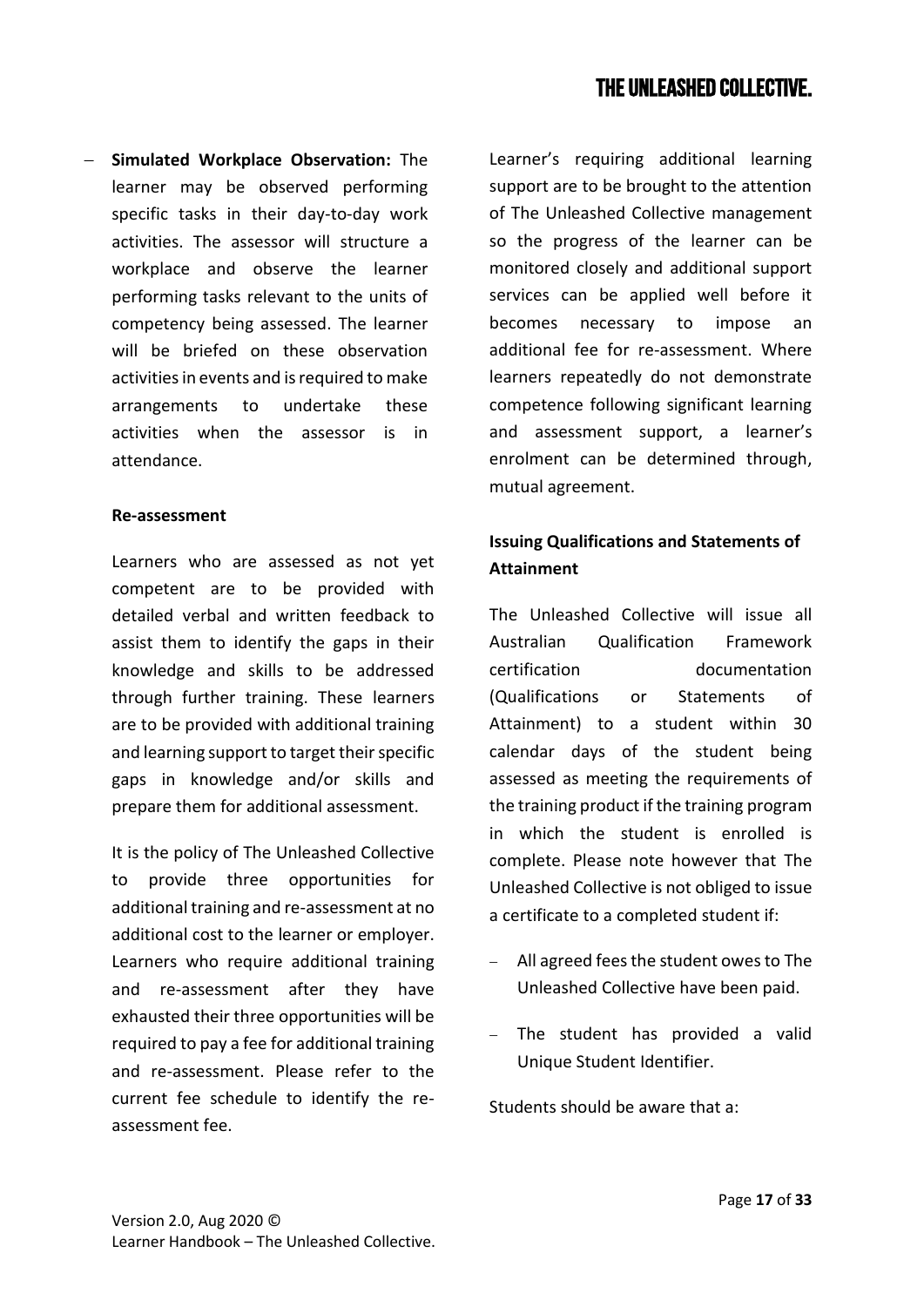- − Qualification is the result of a student achieving the units of competency for a qualification outcome as specified in an endorsed training package or an accredited course. A qualification is a formal certification that a student has achieved learning outcomes as described in the AQF. Technically within the AQF a qualification is comprised of a testamur and a record of results. A testamur is the actual official certification document that confirms that a qualification has been awarded to an individual.
- Statement of Attainment is issued when the student has achieved one or more units of competency as a result of completing a course which included units of competency only or where the student achieved one or more units of competency as part of an enrolment in a qualification based course but the student did not achieve all of the units of competency to receive the full qualification.

#### <span id="page-17-0"></span>**Learner support services**

During your enrolment, The Unleashed Collective will deliberately engage with you on a number of occasions. We do this through requesting you to complete enrolment documentation, discussions over the phone, enrolment interview and finally during your orientation. One of the important objectives of these engagements is to understand what support services you may need to fully participate in your study. You will be asked various questions about your support needs or your "individual needs". This is simply the term we use to define what your needs are and this enables us to organise the appropriate support services. Make sure you take the most of this opportunity and let us know if you need support.

#### **What support is available?**

The Unleashed Collective will use a combination of our own services and the services of referral agencies to either provide or refer you to the following support services:

- Language, Literacy and Numeracy Support
- − Studying and Learning Coaching
- English as Second Language Tuition
- − Alternative Payment Plan
- − Counselling Support
- − Disability Access
- Employment Services Referral

If you need support during your course, please approach and inform our office and you will be connected with the best person who can assist you. If the matter is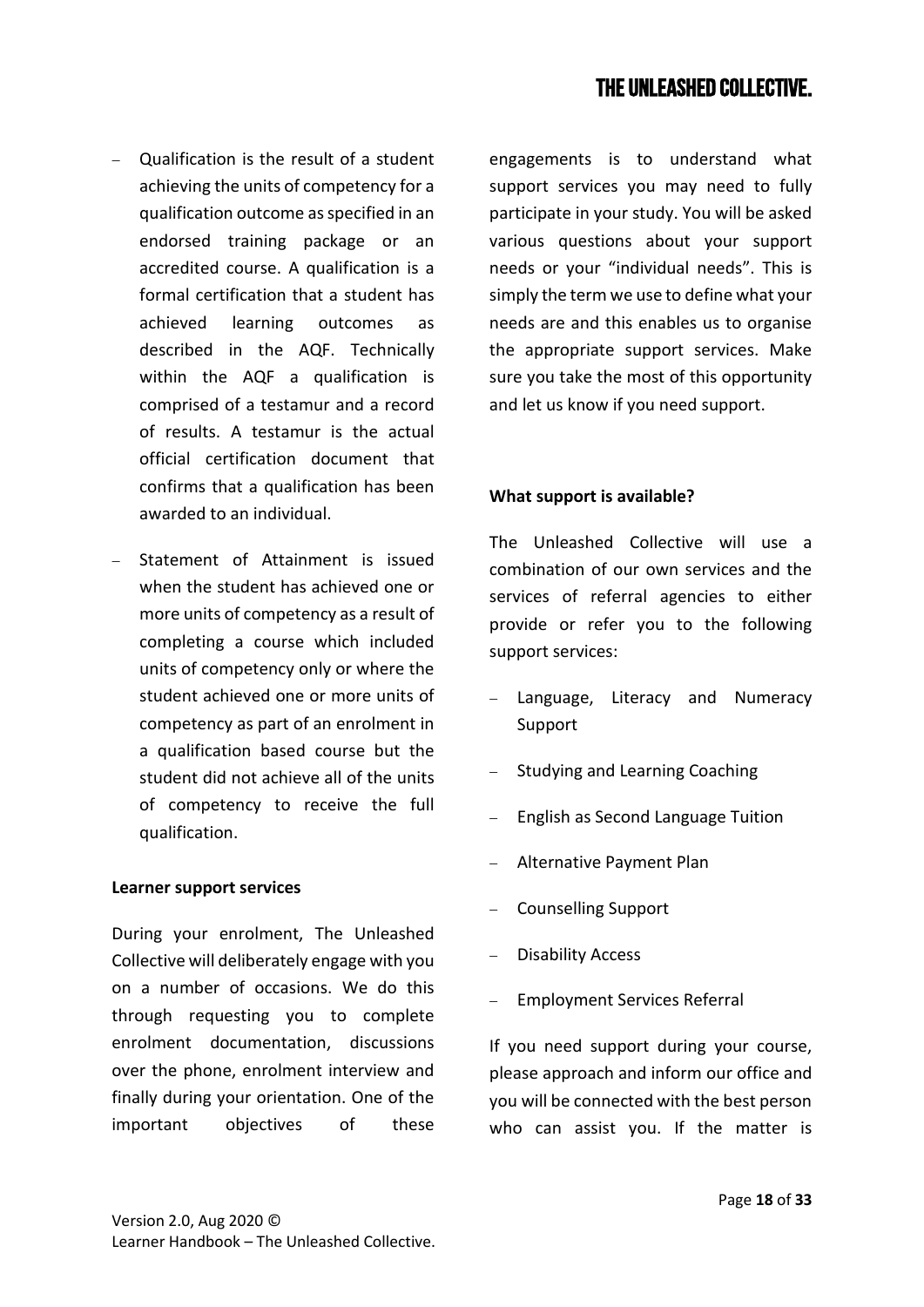sensitive and you do not feel comfortable discussing it with reception, simply inform reception that you would like to meet with the Office Manager. It is our absolute priority to provide you the support needed to enable you to progress in your study and complete your chosen course. The Unleashed Collective is committed to our student's welfare both during and after hours of study.

## <span id="page-18-0"></span>**Language, literacy & numeracy skills**

Language, literacy and numeracy skills are critical to almost all areas of work. This is particularly true in many vocations where language, literacy and numeracy skills influence the performance of workplace tasks such as measuring, weighing and comprehending written work instructions.

To support this approach The Unleashed Collective will:

- − Assess a learner's language, literacy and numeracy skills during their enrolment to ensure they have adequate skills to complete the training;
- − Support learners during their study with training and assessment materials and strategies that are easily understood and suitable to the level of the workplace skills being delivered;
- − Provide clear information to learners about the details of the language,

literacy and numeracy assistance available. The Unleashed Collective generally recommend the LLN training courses provided by TAFE. These institutes have specialist teachers to support the learner's development.

- Refer learners to external language, literacy and numeracy support services that are beyond the support available within The Unleashed Collective and where this level of support is assessed as necessary; and
- Negotiate an extension of time to complete training programs if necessary.

## <span id="page-18-1"></span>**Making complaints & appeals**

The Unleashed Collective is committed to providing a fair and transparent complaints and appeals process that includes access to an independent external body if required. To make a complaint or an appeal, you are requested to complete one of the following forms:

- − Complaint Form
- Request for Appeal of a Decision

These forms are available via our website at the following address:

− www.theunleashedcollective.com

Once you have completed the required form you are requested to submit this to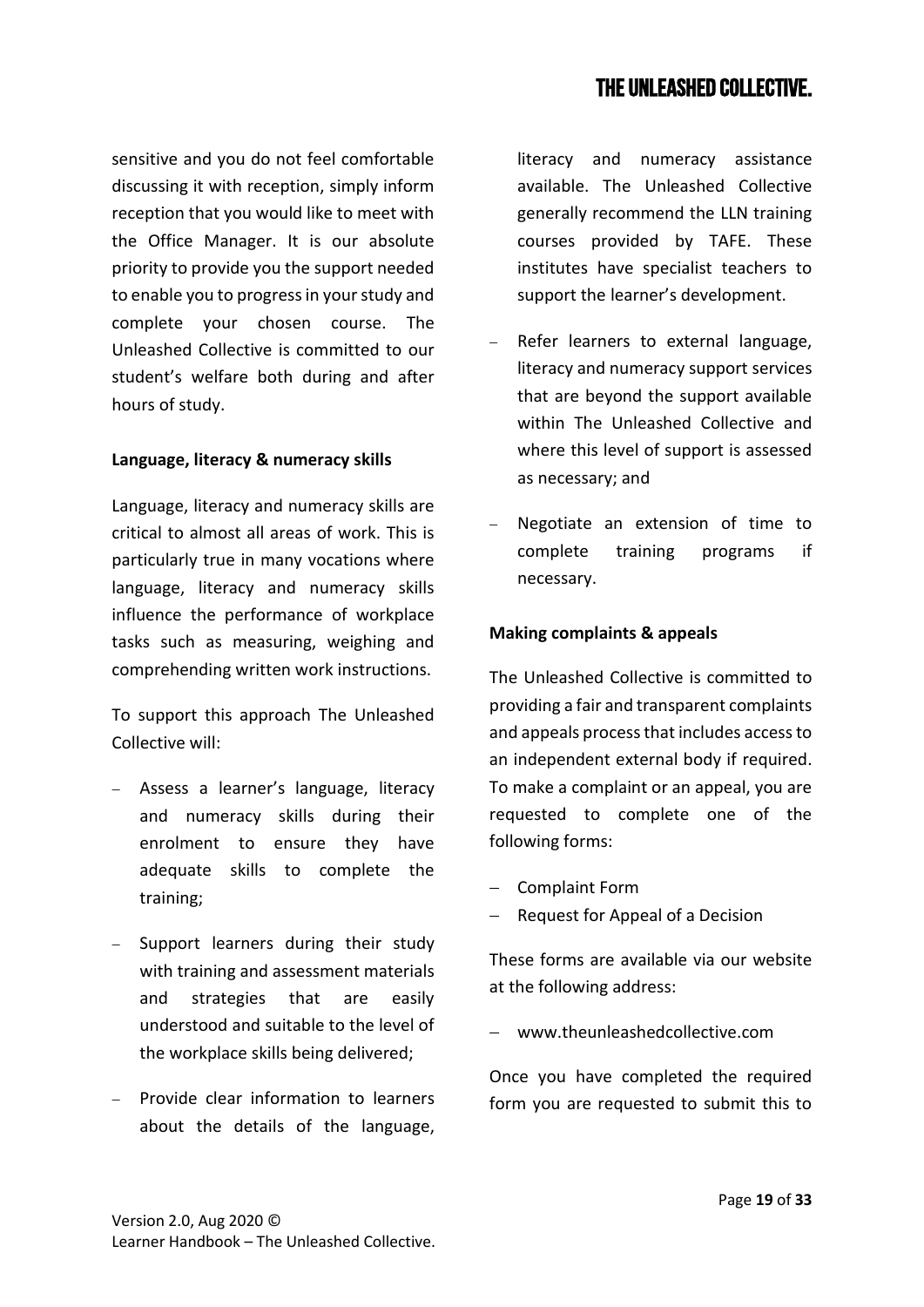the Office Manager electronically via the following contact details:

− hello@theunleashedcollective.com

If you are having any difficulty accessing the required form or submitting it to us, please contact us at the following number:

− 02 4683 3113

#### **What is a complaint?**

A complaint is negative feedback about services or staff which has not been resolved locally. A complaint may be received by The Unleashed Collective in any form and does not need to be formally documented by the complainant in order to be acted on. Complaints may be made by any person but are generally made by learners and/or employers.

## **What is an appeal?**

An appeal is an application by a learner for reconsideration of an unfavourable decision or finding during training and/or assessment. An appeal must be made in writing and specify the particulars of the decision or finding in dispute. Appeals must be submitted to The Unleashed Collective within **28 days** of the learner being informed of the decision or finding.

## **Early resolution of complaints & appeals**

In all cases, issues that arise during training and assessment that are the source of frustration or are in dispute should be resolved at the time, as they occur between the persons involved, where possible. Sometimes, it will not be possible and in these cases you are encouraged to come forward and inform us of your concerns with the confidence that you will be treated fairly.

## **Complaint and appeals handling**

The Unleashed Collective applies the following principles to its complaints and appeals handling:

- − A complaint or appeal may be received in any form (written, verbal) although persons seeking to make a complaint are recommended to complete the complaint form or request for an appeal of a decision which are available on The Unleashed Collective website.
- A person who makes a complaint or an appeal must be **provided a written acknowledgement** as soon as possible and **not later than 5 business day** from the time the complaint or the appeal is received. The acknowledgement must inform the person that they will receive a written response within 14 days and explain the complaint/appeal handling process and the persons rights and obligations.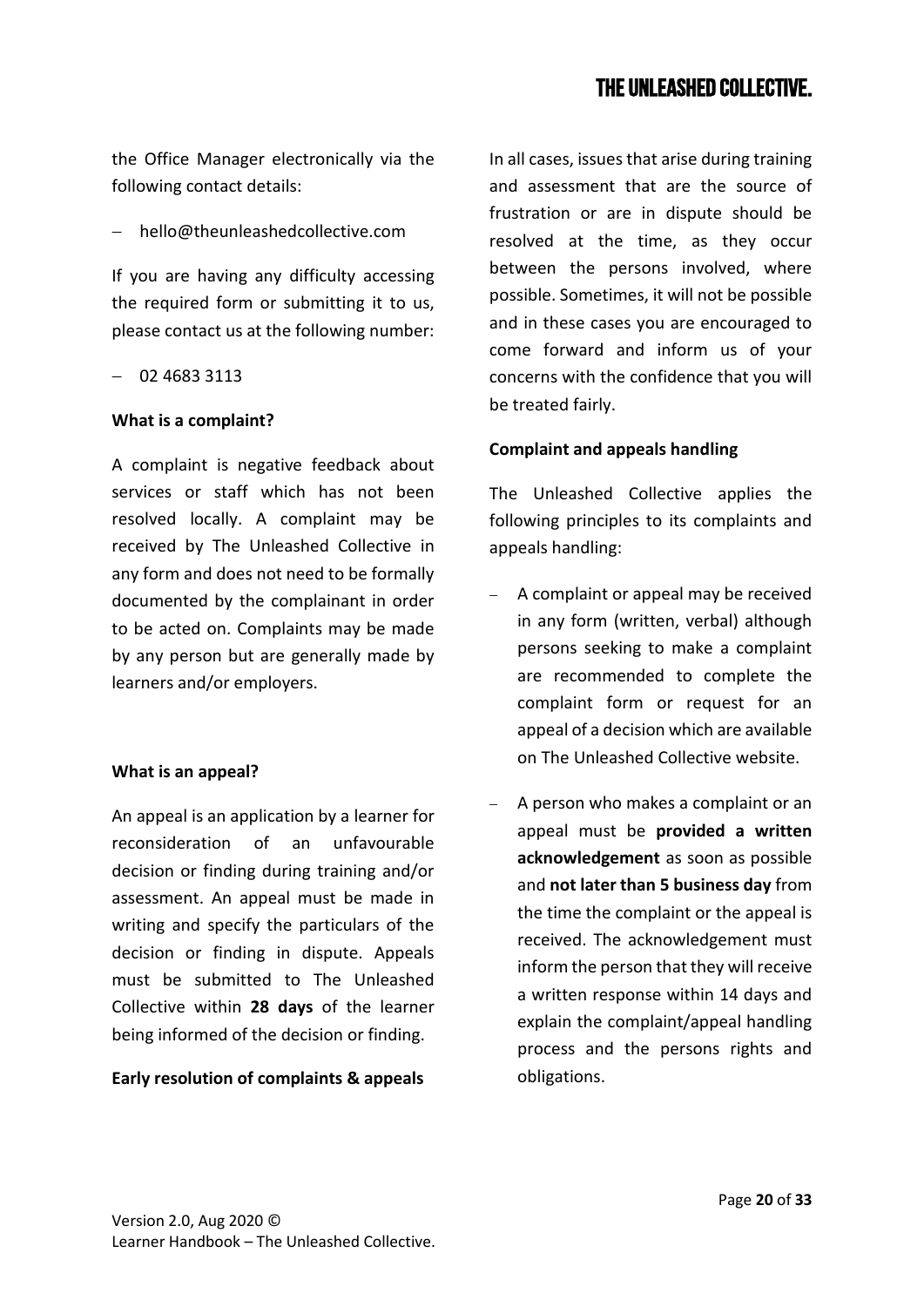- − There is no time limitation on a person who is seeking to make a complaint. An appeal however must be made within 28 days of the person being informed of the decision or finding of which they intend to appeal.
- Written records of all complaints / appeals are to be kept by The Unleashed Collective including all details of lodgement, response and resolution. The Unleashed Collective will maintain complaints / appeals register to be used to record the details of the complaint / appeal and to maintain a chronological journal of events during the handling process. Records relating to complaint / appeal handling are stored securely to prevent access to unauthorised personnel.
- − A person making a complaint or seeking an appeal is to be provided an opportunity to formally present his or her case at no cost.
- Each person may be accompanied and/or assisted by a support person at any relevant meeting.
- − Where a complaint or appeal is made about or involves allegations about another person, The Unleashed Collective is obliged to inform this person about this complaint/appeal or allegation and provide them the opportunity to respond and present information in response to the issues

raised. This may be achieved through direct meetings or meeting via an electronic means. The Unleashed Collective will maintain a detailed record of these meetings in the form of a record of conversation. At all times information must be handled sensitively and treated in confidence. Persons involved in a dispute or complaint should be reminded to treat each other with respect and conduct themselves in a professional and courteous manner.

- − The handling of a complaint / appeal is to commence within **seven (7) working days** of the lodgement of the complaint / appeal and all reasonable measures are taken to finalise the process as soon as practicable.
- The person making a complaint or seeking an appeal is to be provided a written response to the complaint / appeal, including details of the reasons for the outcome. A written response must be provided to the person within **fourteen (14) days** of the lodgement of the complaint / appeal.
- − Complaints / appeals must be resolved to a final outcome **within sixty (60) days** of the complaint / appeal being initially received. Where The Unleashed Collective Chief Executive Officer considers that more than 60 calendar days are required to process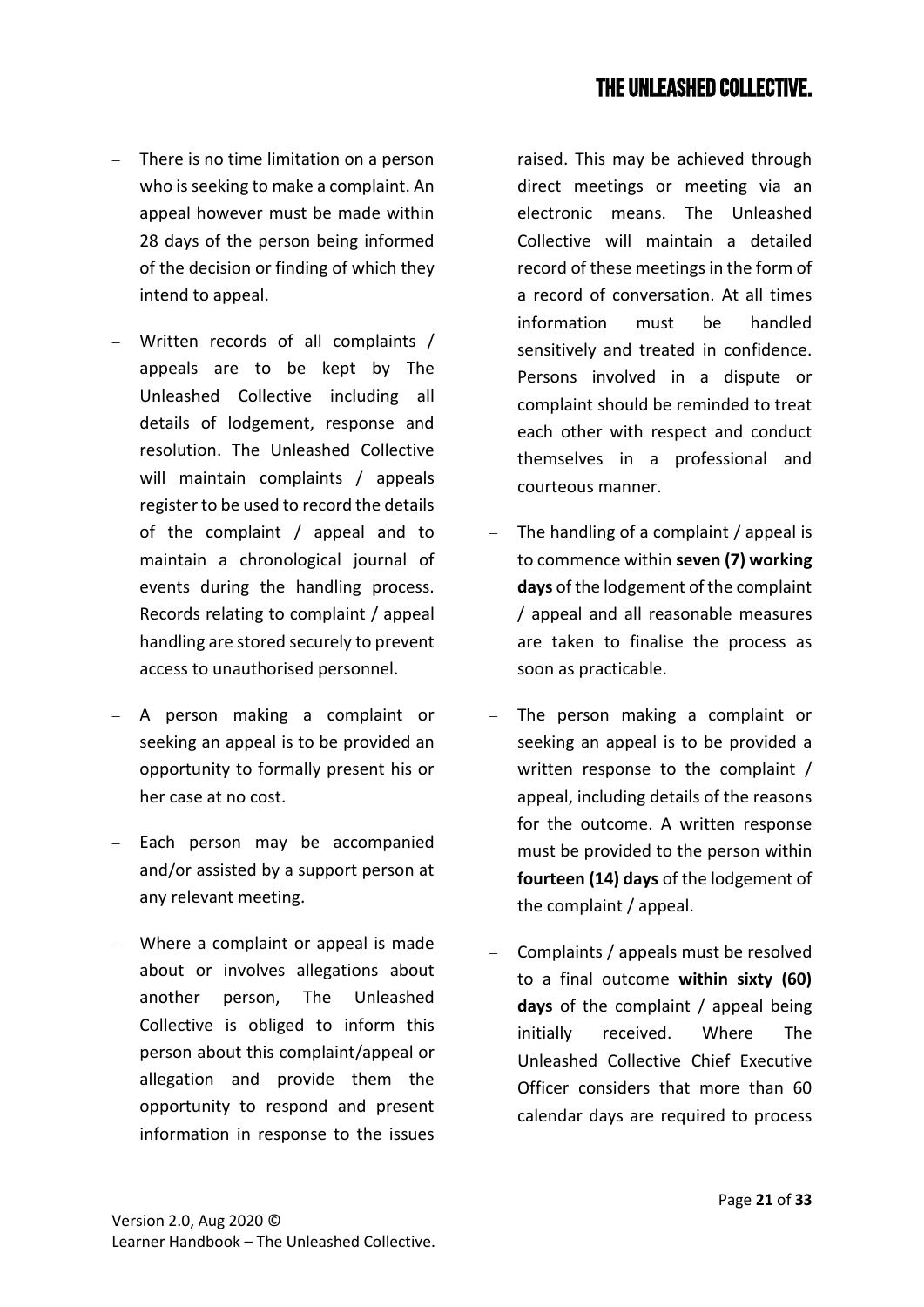and finalise the complaint / appeal, the CEO must inform the person making a complaint or seeking an appeal in writing, including reasons why more than 60 calendar days are required. As a benchmark, The Unleashed Collective will attempt to resolve complaints / appeals as soon as possible. A timeframe to resolve a complaint / appeal within thirty (30) days is considered acceptable and in the best interest of The Unleashed Collective and the person making a complaint or seeking an appeal. A person making a complaint or seeking an appeal should also be provided with regular updates to inform them of the progress of the complaint / appeal handling. Updates should be provided to the person making a complaint or seeking an appeal at a minimum of two (2) weekly intervals.

- The Unleashed Collective shall maintain the enrolment of the person making a complaint or seeking an appeal during the handling process.
- Decisions or outcomes of the complaint / appeal handling process that find in the favour of the person making a complaint or seeking an appeal shall be implemented immediately.
- − Complaints / appeals are to be handled in the strictest of confidence. None of

The Unleashed Collective representatives will disclose information to any person without the permission of The Unleashed Collective Chief Executive Officer. A decision to release information to third parties can only to be made after the person making a complaint or seeking an appeal has given permission for this to occur. This permission should be given using the Information Release Form.

- − Complaints / appeals are to be considered and handled to ensure the principles of natural justice and procedural fairness are applied at every stage of the handling process. This means that the person making a complaint or seeking an appeal is entitled to be heard with access to all relevant information and with the right of reply. The person making a complaint or seeking an appeal is entitled to have their complaint heard by a person that is without bias and may not be affected by the decision. Finally, the decision must be made based on logical evidence and the decision-maker must take account of relevant considerations, must act for a proper purpose and must not take into account irrelevant considerations.
- − Further guidance on principles of natural justice and procedural fairness can be accessed at the following link: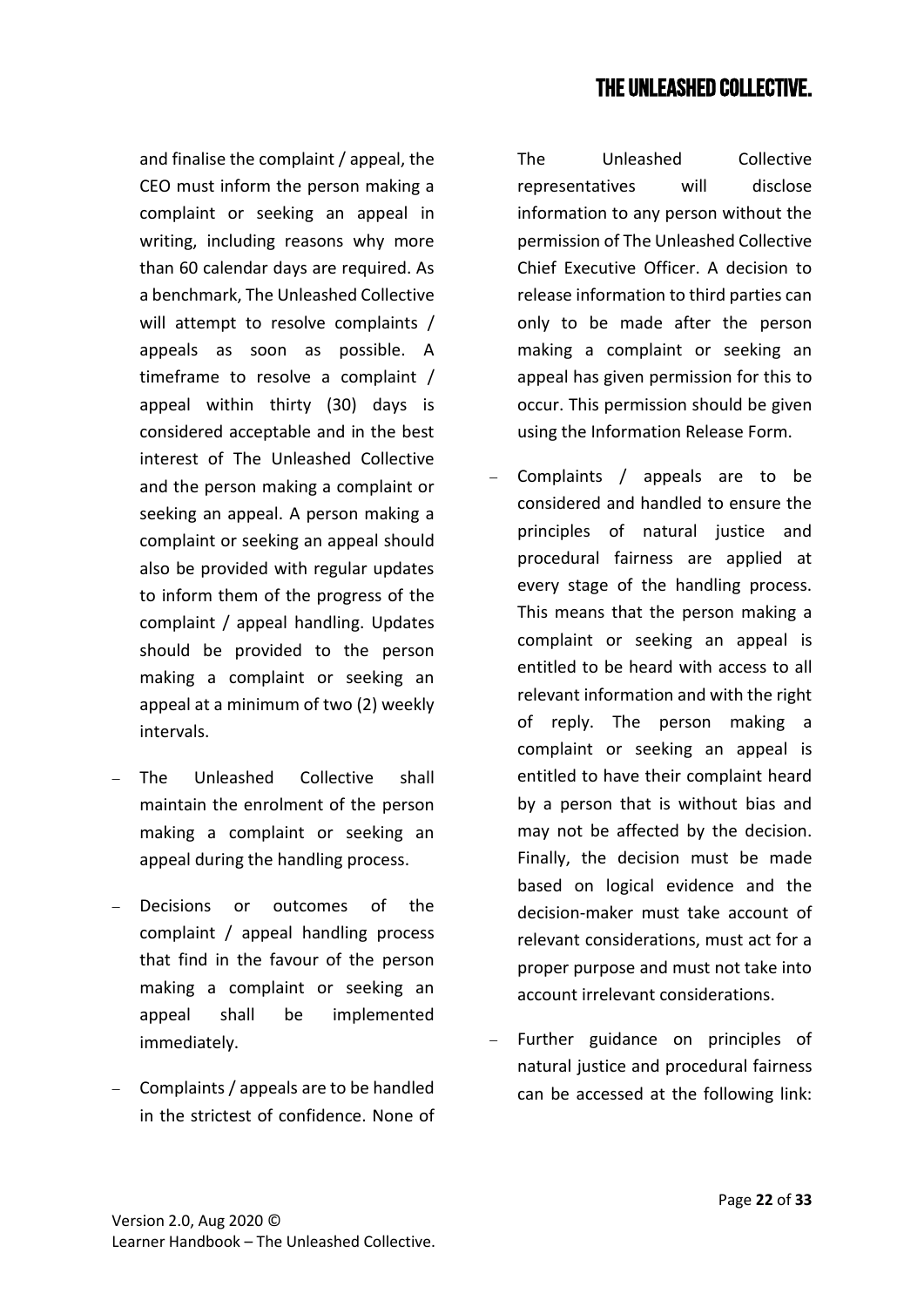## [Principles of Natural Justice and](http://www.ombo.nsw.gov.au/__data/assets/pdf_file/0017/3707/FS_PSA_14_Natural_justice_Procedural_fairness.pdf)  [Procedural Fairness](http://www.ombo.nsw.gov.au/__data/assets/pdf_file/0017/3707/FS_PSA_14_Natural_justice_Procedural_fairness.pdf)

## **Informing Persons and Responding to Allegations**

Where a complaint involves one person making allegations about another person, it is a requirement for The Unleashed Collective to hear both sides of the matter before making any judgements about how the complaint should be settled. A person who will be affected by a decision made by The Unleashed Collective as a result of a complaint has the right to be fully informed of any allegations and to be provided adequate opportunity to be heard and respond. The person has the right to:

- − put forward arguments in their favour,
- − show cause why a proposed action should not be taken,
- − deny allegations,
- − call for evidence to disprove allegations and claims,
- − explain allegations or present an innocent explanation, and
- − provide mitigating circumstances (information aimed at reducing the severity, seriousness, of something).

The Unleashed Collective also has an obligation to fully consider the substance of allegations and the response provided

by parties before making a decision. Decisions must be communicated to the complainant and relevant persons subject of allegations in writing. This is to include advising these persons of their right to seek a third party review of decisions made by The Unleashed Collective.

Where an allegation is made that involve alleged criminal or illegal activity and it is considered outside the scope and expertise of The Unleashed Collective to investigate the matter, then in these circumstances The Unleashed Collective reserve the right to report these allegations to law enforcement authorities. Persons related to the matter involving alleged criminal or illegal activity will be advised in writing if this course of action is being taken.

## **Review by an independent third party**

The Unleashed Collective provides the opportunity for the person making a complaint or seeking an appeal who is not satisfied with the outcomes of the complaints and appeals handling process to seek a review by an independent person. Before a person seeks a review by an independent person, they are requested to first allow The Unleashed Collective to fully consider the nature of the complaint or appeal and to respond to the person in writing. If after this has occurred, the person is not satisfied with the outcome, they can then seek a review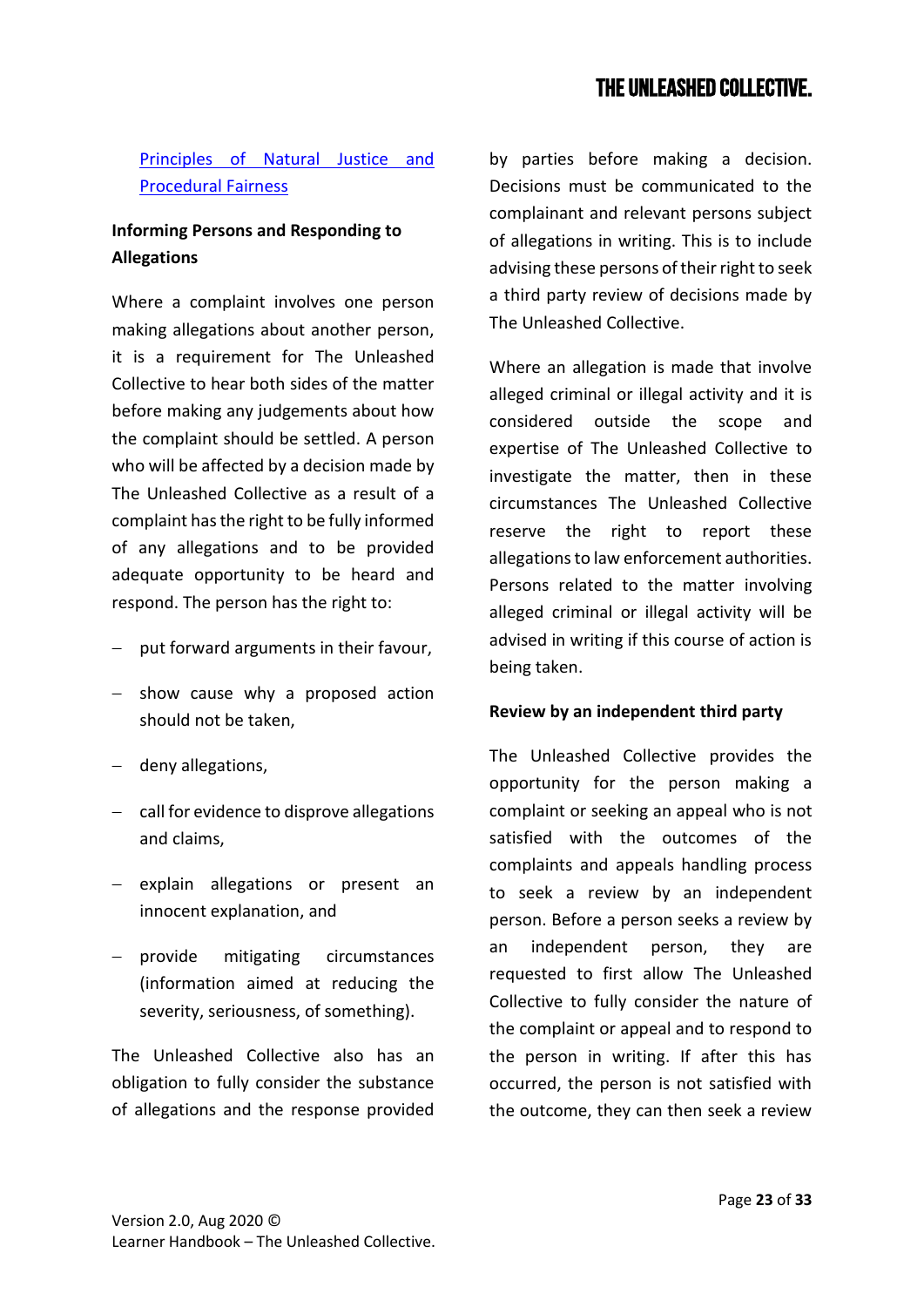by an independent person. To request a review by an independent person, the complainant or the person making an appeal should inform the Office Manager of their request who will initiate the process with the Chief Executive Officer.

In these circumstances, The Unleashed Collective Chief Executive Officer will advise of an appropriate party independent of The Unleashed Collective to review the complaint (and its subsequent handling) and provide advice to The Unleashed Collective in regards to the recommended outcomes. The independent third-party is required to respond with their recommendations within fourteen (14) working days of their review being requested.

Where The Unleashed Collective appoints or engages an appropriate independent person to review a complaint / appeal, The Unleashed Collective will meet the full cost to facilitate the independent review.

Following an independent review, advice received from the independent person is to be accepted by The Unleashed Collective as final, advised to the person making a complaint or seeking an appeal in writing and implemented without prejudice.

Where a complaint is received by The Unleashed Collective and the Chief Executive Officer feels that they may be bias or there is a perception of bias, then the complaint is to be referred directly to an independent third-party for consideration and response as outlined above.

## **Unresolved Complaints and Appeals**

Where the person making a complaint or seeking an appeal is not satisfied with the handling of the matter by The Unleashed Collective, they have the opportunity for a body that is external to The Unleashed Collective to review his or her complaint or appeal following the internal completion of complaint or appeals process.

Learners who are not satisfied with the process applied by The Unleashed Collective may refer their matter to the following external agencies:

- In relation to consumer related issues. you may refer their complaint to the **Office of Fair Trading**.
- − In relation to the delivery of training and assessment services, you may refer their complaint to the **National Training Complaints Service** via the following phone number: 13 38 73 or visit the website at a control of the state at a control of the state at a control of the state at a control of the state at a control of the state at a control of the state at a control of the state at a control of the state at a c [https://www.education.gov.au](https://www.education.gov.au/NTCH)
- − In relation to matters relating to privacy, you may refer their complaint to the **Office of the Australian Information Commissioner** via the following details: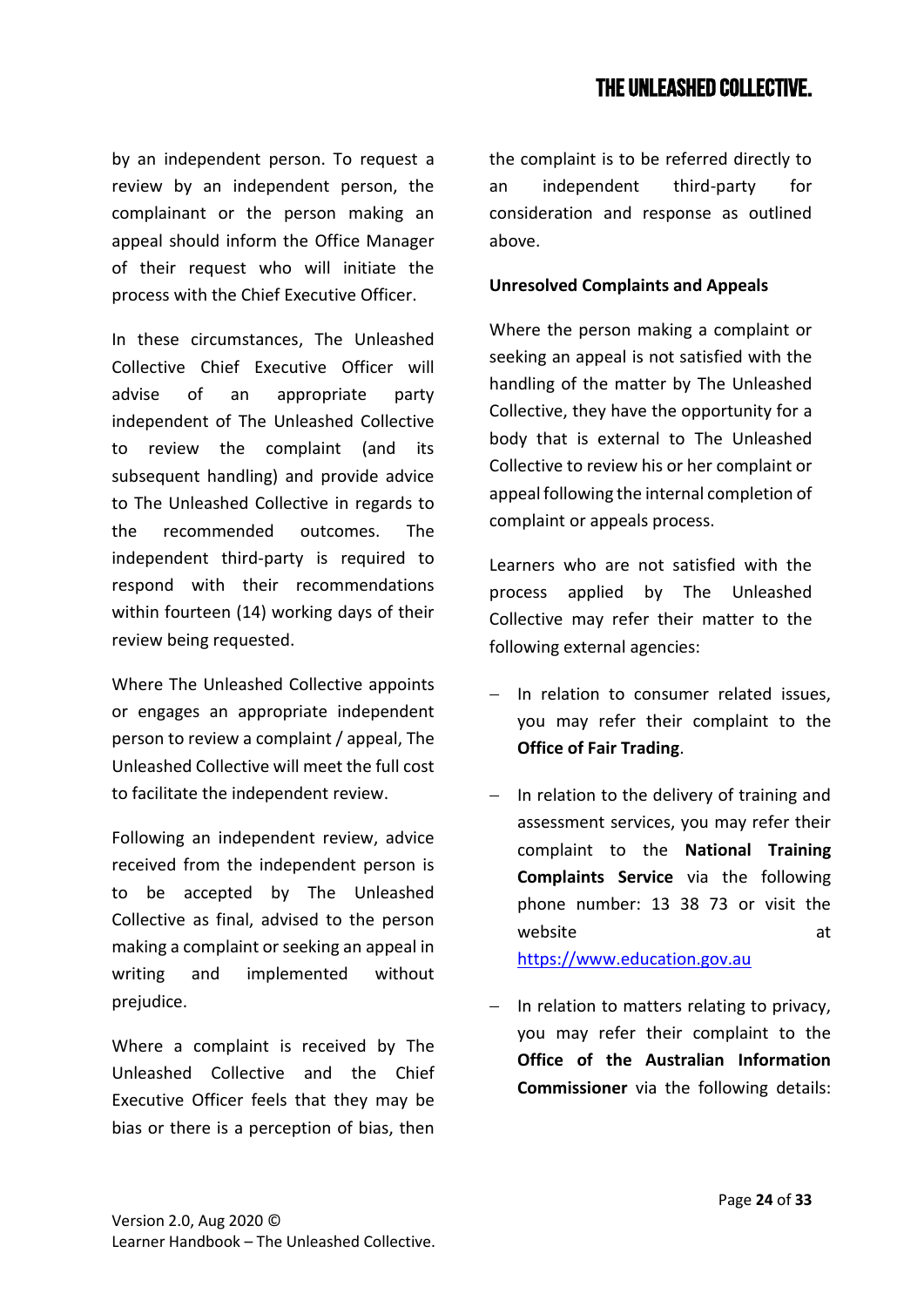## [https://www.oaic.gov.au](https://www.oaic.gov.au/individuals/how-do-i-make-a-privacy-complaint) or call on 1300 363 992

#### <span id="page-24-0"></span>**Withdrawing from a course**

There are circumstances where a learner may finalise their enrolment early for personal or academic reasons. Where this is the case, the learner is requested to complete the form Application for Course Deferment / Transfer / Withdrawal. This provides the learner the opportunity to specify their reasons and select to indicate their preference to defer their enrolment, to transfer their enrolment to another course or to terminate their enrolment altogether. Where the enrolment is being deferred or terminated, learners will be issued a statement of attainment to recognise the outcomes they have achieved during their enrolment. A learner who defers and returns to complete a course will be eligible to recommence their training and receive a credit transfer for any completed units of competency. The Chief Executive Officer will review these applications, where possible is to interview the learner to understand their circumstances and is to record their decision using the section provided on the application. Learners are to be informed of this decision in writing.

## <span id="page-24-1"></span>**Learner who are not contactable or not responding**

Where a learner is not contactable or fails to respond to requests by The Unleashed Collective, the learner's enrolment may be terminated in absentia. This action may only be taken where The Unleashed Collective has made every reasonable attempt to engage with the learner or contact the learner to seek their instructions about their intentions to continue with or complete the applicable course. Advice received from a learner via email or phone conversation communicating their request is to be accepted where the learner is not willing to complete an Application for Course Deferment / Transfer / Withdrawal. Email records and written records of phone conversations are to be retained on the learner's file as evidence of these expressed instructions from the learner.

Before a learner's enrolment can be terminated without their written or expressed consent the following protocol is to be followed:

− A minimum of three attempts (four weeks apart) must be made using the last know contact details (email, phone and mail) to contact the learner and issue the learner with a warning letter notifying them of the intent to terminate the enrolment.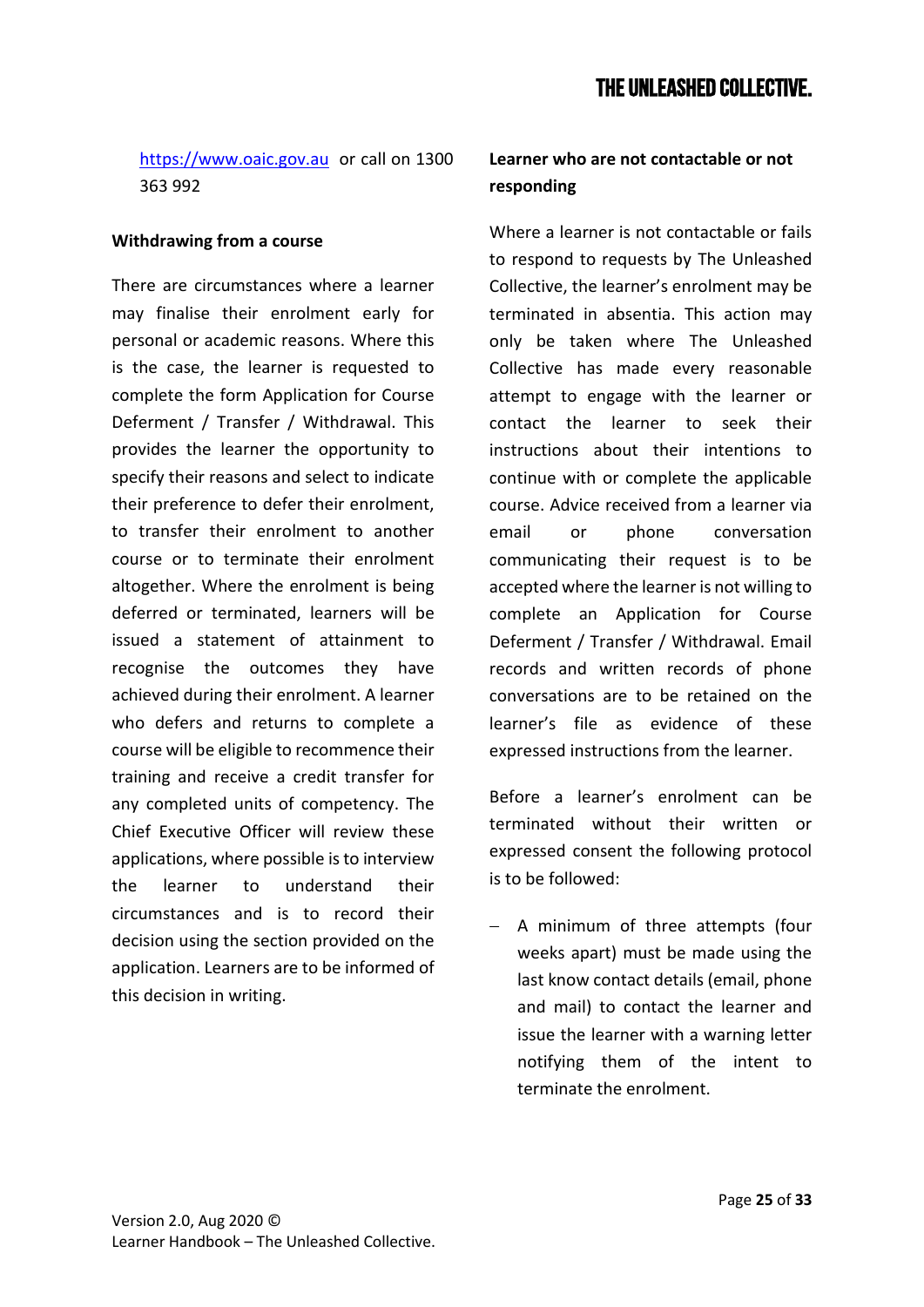- − Where the learner fails to respond, the learner's enrolment is to be terminated and the learners record within the student management system is to updated with the outcome of "withdrawn" entered into each unit of competency that has not been completed at the time.
- − Any final AQF certificate to which the learner is entitled is to be sent registered mail to the learner's last known mailing address. This should also be noted in the learner's enrolment record and a photocopy of the certificate retained on the learner's record.
- − The learner's record is to be archived in accordance with the Records Retention and Management Policy.

Applicable trainers are to be informed of the learner's enrolment termination and advised to inform the Office Manager if the learner makes contact.

## <span id="page-25-0"></span>**Recognition of Prior Learning**

In accordance with the requirements of the Standards for Registered Training Organisations, The Unleashed Collective provides the opportunity for learners to apply to have prior learning recognised toward a qualification or units of competence for which they are enrolled.

## **What is recognition?**

Recognition involves the assessment of previously unrecognised skills and knowledge that an individual has achieved outside the formal education and training system. Recognition assesses this unrecognised learning against the requirements of a unit of competence, in respect of both entry requirements and outcomes to be achieved. By removing the need for duplication of learning, recognition encourages an individual to continue upgrading their skills and knowledge through structured education and training towards formal qualifications and improved employment outcomes. This has benefits for the individual and industry. Most importantly, it should be noted that recognition is just another form of assessment.

## **Recognition guidelines**

The following guidelines are to be followed when an application for recognition is received:

- Any learner is entitled to apply for recognition in a course or qualification in which they are currently enrolled.
- Learners may not apply for recognition for units of competence or a qualification which are not included in The Unleashed Collective scope of registration.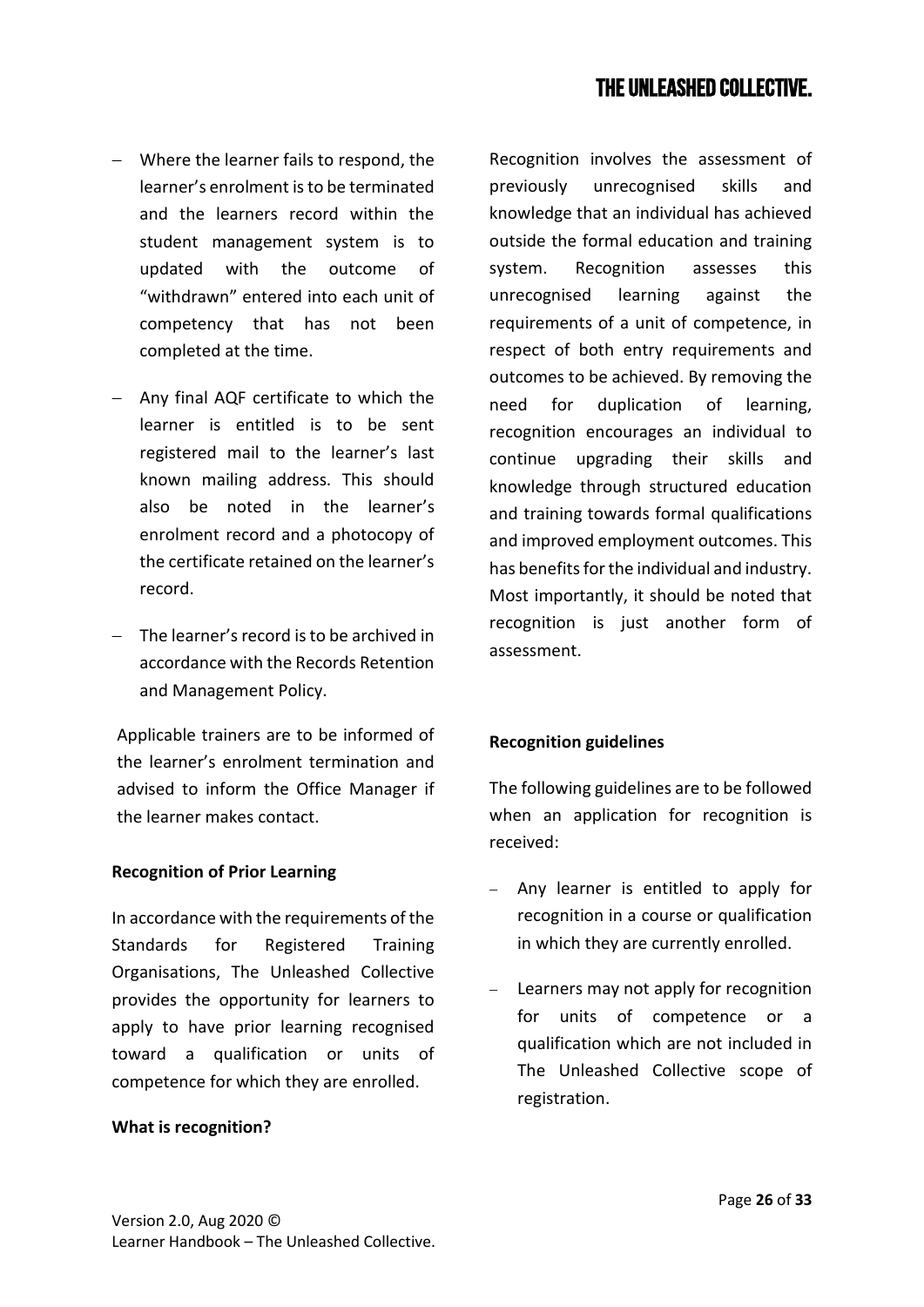- − Whilst learners may apply for recognition at any time, they are encouraged to apply before commencing a training program. This will reduce unnecessary training and guide the learner down a more efficient path to competence.
- − Learners who are currently enrolled in a training program are eligible to apply for recognition in that program at no additional charge.
- − Assessment via recognition is to apply the principles of assessment and the rules of evidence.
- − Recognition may only be awarded for whole units of competence.

## **Forms of evidence for recognition**

Recognition acknowledges that workplace skills and knowledge may be gained through a variety of ways including both formal and informal learning or through work-based or life experience.

Like assessment, recognition is a process whereby evidence is collected and a judgement is made by an assessor or assessment team. The judgement is made on evidence provided by candidates of the skills and knowledge that they have previously learnt through work, study, life and other experiences, and that they are currently using. It also includes evidence to confirm a candidate's ability to adapt prior learning or current competence to the context of the intended workplace or industry.

Forms of evidence toward recognition may include:

- − Work records;
- Records of workplace training;
- − Assessments of current skills;
- − Assessments of current knowledge;
- − Third party reports from current and previous supervisors or managers;
- Evidence of relevant unpaid or volunteer experience;
- Examples of work products;
- − Observation by an assessor in the workplace;
- − Performance appraisal; or
- − Duty statements.

Many of these forms of evidence would not be sufficient on their own. When combined together, with a number of evidence items, the candidate will start to provide a strong case for competence. The Unleashed Collective reserves the right to require candidates to undertake practical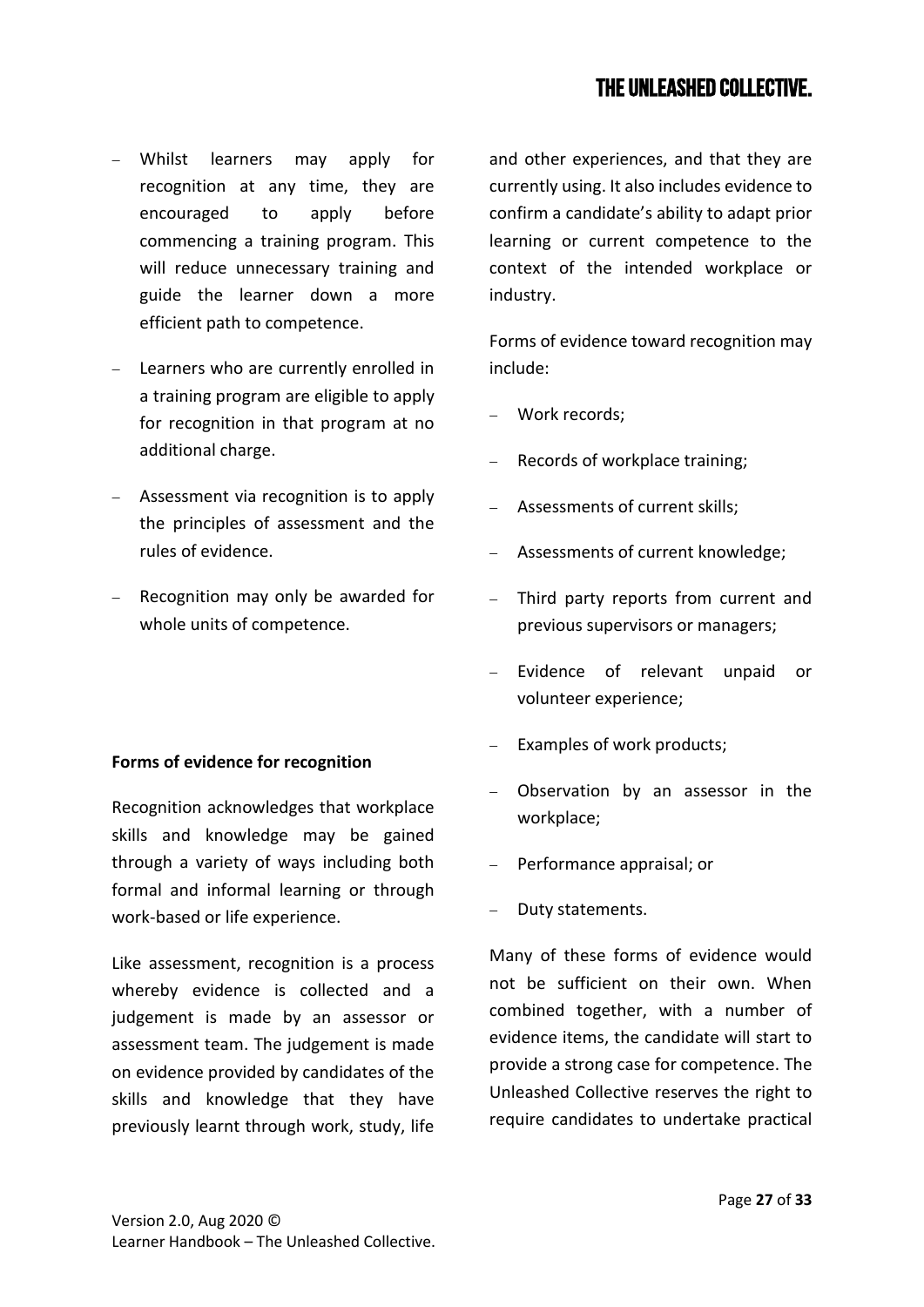assessment activities of skills and knowledge in order to satisfy itself of a candidate's current competence.

## **Credit Transfer**

Credit Transfer is the recognition of learning achieved through formal education and training. Under the Standards for Registered Training Organisations, units of competency issued by any RTO are to be accepted and recognised by all other RTOs. Credit Transfer allows a learner to be issued a unit of competency based on successful completion of the unit which has been previously awarded.

## **Evidence requirements**

If you are seeking credit transfer, you are required to present your statement of attainment or qualification with a record of results for examination to The Unleashed Collective.

These documents will provide the detail of what units of competence you have been previously issued. You must provide satisfactory evidence that the statement of attainment or qualification is authentic, is yours and that it has been issued by an Australian RTO. Statements of attainment or qualifications should be in the correct format as outlined in the Australian Qualifications Framework. You are required to submit copies only which are certified as true copies of the original.

## **Credit transfer guidelines**

The following guidelines are to be followed in relation to credit transfer:

- Any learner is entitled to apply for credit transfer in a course or qualification in which they are currently enrolled.
- Learners may not apply for credit transfer for units of competence or qualification which are not included in The Unleashed Collective scope of registration.
- Whilst learners may apply for credit transfer at any time, they are encouraged to apply before commencing a training program. This will reduce unnecessary training and guide the learner down a more efficient path to competence.
- The learner does not incur any fees for credit transfer and The Unleashed Collective does not receive any funding when credit transfer is granted.
- − Credit transfer may only be awarded for whole units of competence. Where a mapping guide identifies a partial credit, this will not be considered for credit transfer and applicants will be advised to seek recognition.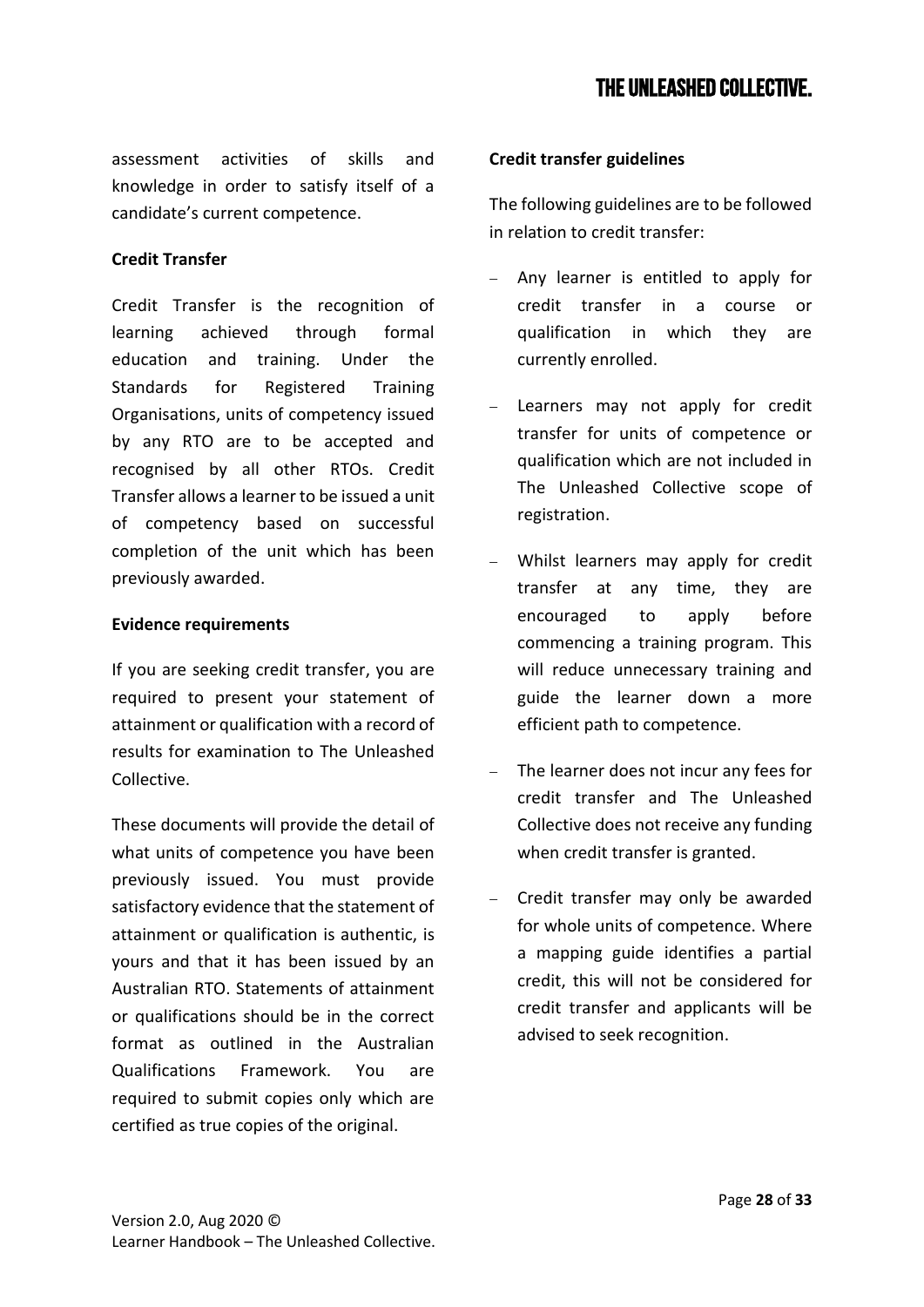## <span id="page-28-0"></span>**Legislative and Regulatory Responsibilities**

The Unleashed Collective is required to operate in accordance with the law. This means we comply with the requirements of legislative and regulatory requirements. The following legislation is a list of the Acts that The Unleashed Collective has recognised it has compliance responsibilities to. They also represent obligations to you as a learner whilst training with The Unleashed Collective.

During your day-to-day work and when participating in training, you will need to be aware of the relevant legislation that may impact on your conduct and behaviour.

Copies of State and Federal legislation can be found on the Internet at [http://www.australia.gov.au/information](http://www.australia.gov.au/information-and-services/public-safety-and-law/legislation/states-and-territories)[and-services/public-safety-and](http://www.australia.gov.au/information-and-services/public-safety-and-law/legislation/states-and-territories)[law/legislation/states-and-territories](http://www.australia.gov.au/information-and-services/public-safety-and-law/legislation/states-and-territories)  (State) and [www.comlaw.gov.au](http://www.comlaw.gov.au/) (Federal).

The following is a summary of the legislation that will generally apply to your day-to-day work and training.

## **Work Health and Safety Act 2011**

The main object of this Act is to provide for a balanced and nationally consistent framework to secure the health and safety of workers and workplaces. The WHS Act protects workers and other persons against harm to their health, safety and welfare through the elimination or minimisation of risks arising from work or from types of substances or plant.

The WHS Act covers workers by providing a nationally uniform work health and safety laws. This includes employees, contractors, sub-contractors, outworkers, trainees, work experience learners, volunteers and employers who perform work.

The WHS Act also provides protection for the general public so that their health and safety is not placed at risk by work activities.

Section 29 of the WHS Act requires that any person at a workplace, including customers and visitors, must take reasonable care of their own health and safety and that of others who may be affected by their actions or omissions.

They must also cooperate with any actions taken by the person conducting business or undertaking to comply with the WHS Act and WHS Regulation.

## **Privacy Act 1988**

The Privacy Act is supported by the Australian Privacy Principles which came into effect on  $12<sup>th</sup>$  March 2014. The object of Australian Privacy Principles is to ensure businesses and government agencies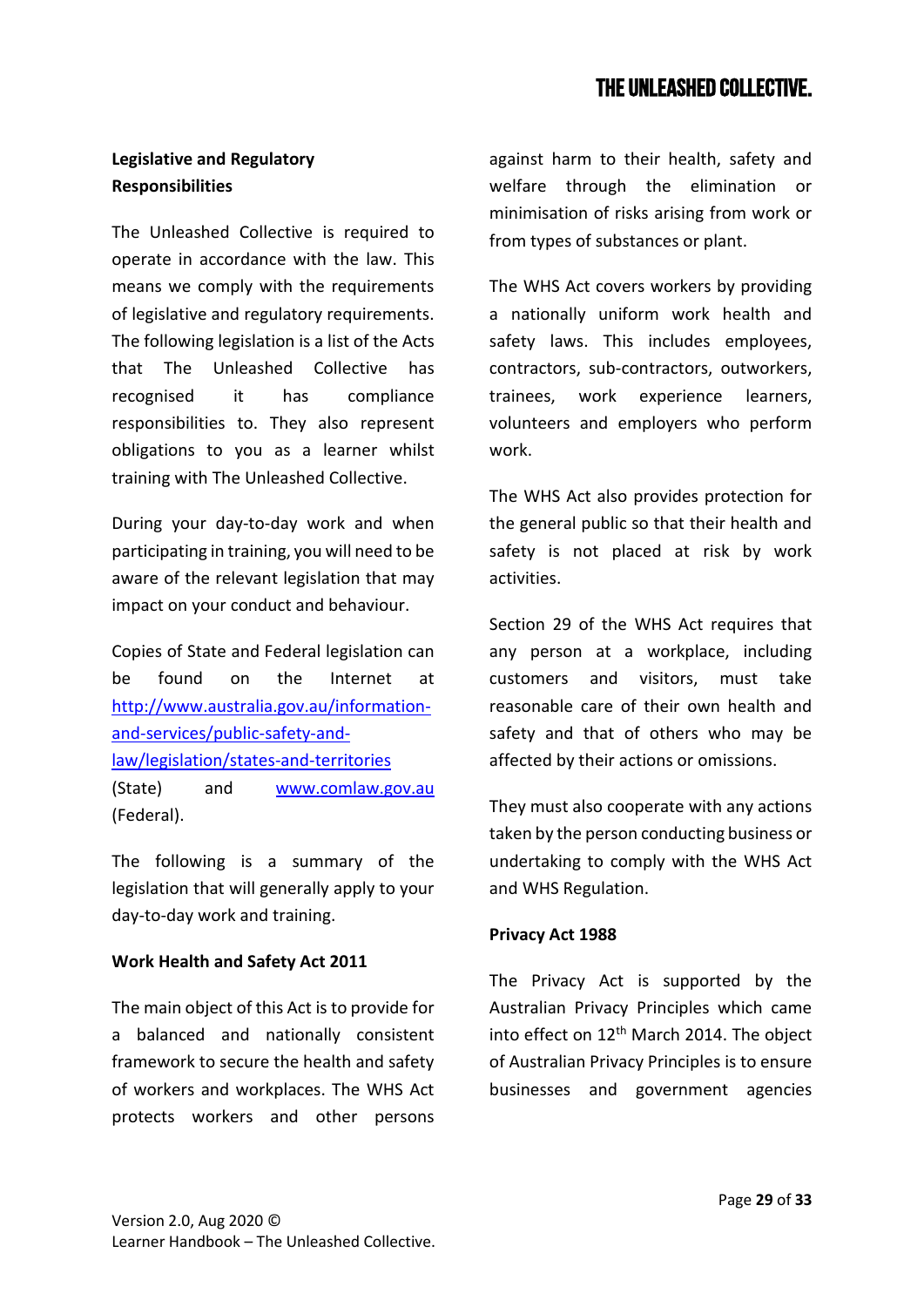manage personal information in an open and transparent way.

Review the section within this handbook that relates to privacy protection. It provides you with information about:

- − the kinds of personal information that the entity collects and holds;
- − how the entity collects and holds personal information;
- − the purposes for which the entity collects, holds, uses and discloses personal information;
- − how an individual may access personal information about the individual that is held by the entity and seek the correction of such information;
- − how an individual may complain about a breach of the Australian Privacy Principles and how the entity will deal with such a complaint; and
- − whether the entity is likely to disclose personal information to overseas recipients.

## **Disability Discrimination Act 1992**

Sect 5 - Disability Discrimination

(1) For the purposes of this Act, a person (discriminator) discriminates against another person (aggrieved person) on the grounds of a disability of the aggrieved

person if, because of the aggrieved person's disability, the discriminator treats or proposes to treat the aggrieved person less favourably than, in circumstances that are the same or are not materially different, the discriminator treats or would treat a person without the disability.

For the purposes of subsection (1), circumstances in which a person treats or would treat another person with a disability are not materially different because of the fact that different accommodation or services may be required by the person with a disability.

## **Sex Discrimination Act 1984**

Objects The objects of this Act are:

- − to give effect to certain provisions of the Convention on the Elimination of All Forms of Discrimination Against Women; and
- − to eliminate, so far as is possible, discrimination against persons on the ground of sex, marital status, pregnancy or potential pregnancy in the areas of work, accommodation, education, the provision of goods, facilities and services, the disposal of land, the activities of clubs and the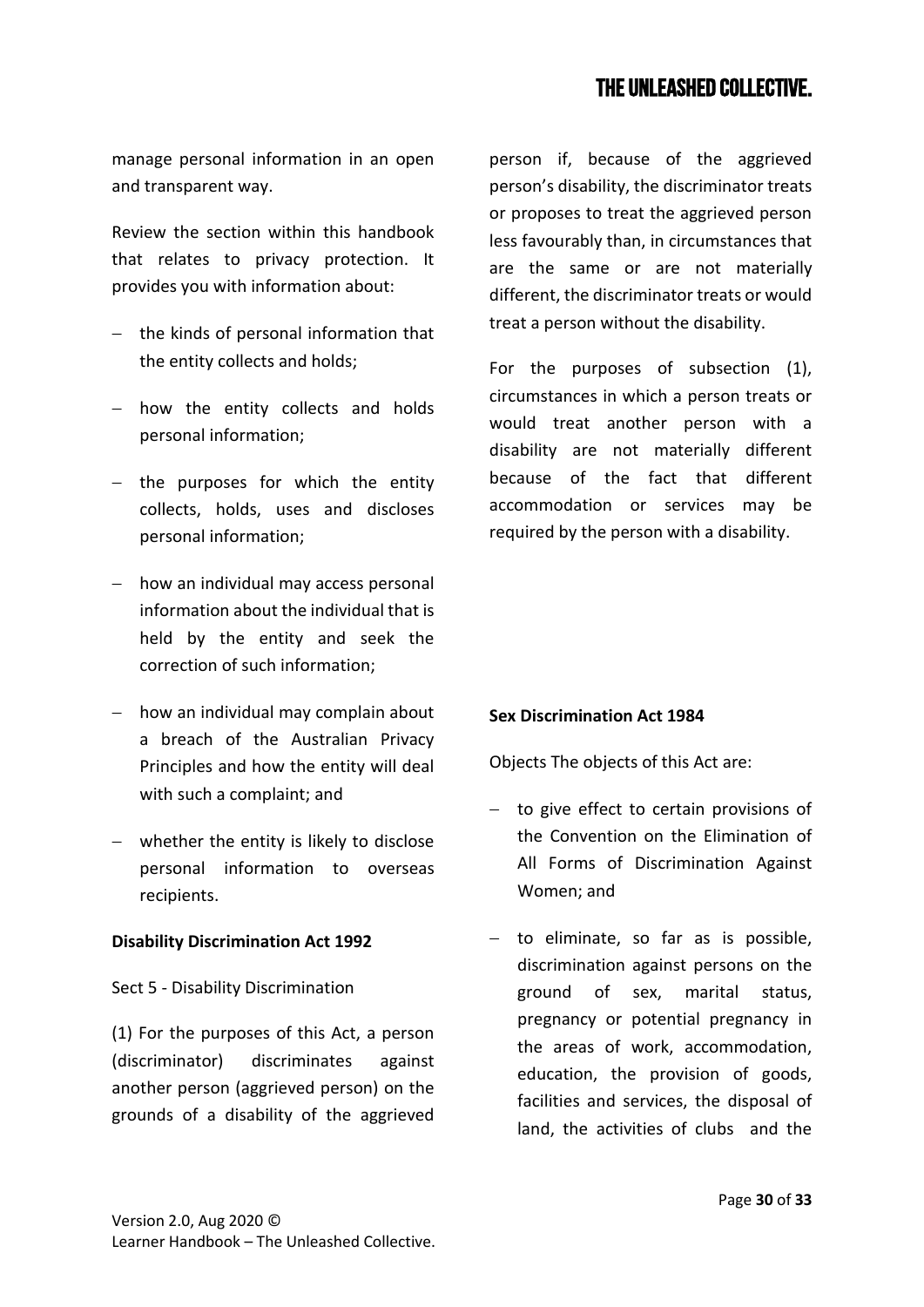administration of Commonwealth laws and programs; and

- − to eliminate, so far as possible, discrimination involving dismissal of employees on the ground of family responsibilities; and
- − to eliminate, so far as is possible, discrimination involving sexual harassment in the workplace, in educational institutions and in other areas of public activity; and
- − to promote recognition and acceptance within the community of the principle of the equality of men and women.

#### **Age Discrimination Act 2004**

The objects of this Act are:

- − to eliminate, as far as possible, discrimination against persons on the ground of age in the areas of work, education, access to premises, the provision of goods, services and facilities, accommodation, the disposal of land, the administration of Commonwealth laws and programs and requests for information; and
- − to ensure, as far as practicable, that everyone has the same rights to equality before the law, regardless of age, as the rest of the community; and
- to allow appropriate benefits and other assistance to be given to people of a certain age, particularly younger and older persons, in recognition of their particular circumstances; and
- − to promote recognition and acceptance within the community of the principle that people of all ages have the same fundamental rights; and
- to respond to demographic change by:
	- removing barriers to older people participating in society, particularly in the workforce; and
	- changing negative stereotypes about older people.

## **Racial Discrimination Act 1975**

This Act gives effect to Australia's obligations under the International Convention on the Elimination of All Forms of Racial Discrimination. Its major objectives are to:

- promote equality before the law for all persons, regardless of their race, colour or national or ethnic origin, and
- − make discrimination against people on the basis of their race, colour, descent or national or ethnic origin unlawful.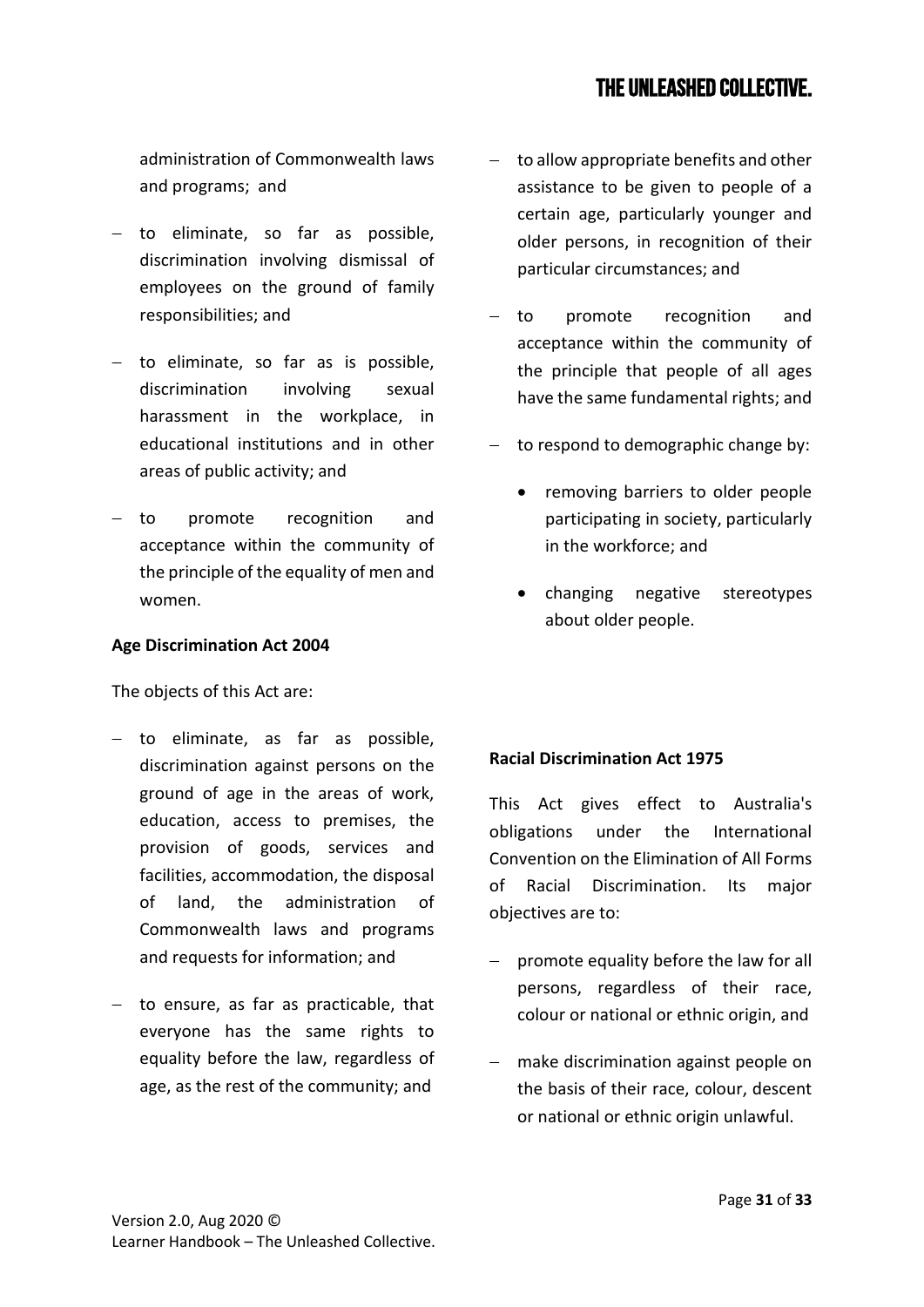## **Copyright Act 1968**

Copyright is a type of property that is founded on a person's creative skill and labour. It is designed to prevent the unauthorised use by others of a work, that is, the original form in which an idea or information has been expressed by the creator.

Copyright is not a tangible thing. It is made up of a bundle of exclusive economic rights to do certain acts with an original work or other copyright subject-matter. These rights include the right to copy, publish, communicate (eg. broadcast, make available online) and publicly perform the copyright material.

There is no general exception that allows a work to be reproduced without infringing copyright. Where a part of a work is copied, the issue is whether a substantial part of that work has been reproduced and thus an infringement has occurred. However, there is a 10% rule which applies in relation to fair dealing copying for the purposes of research or study. A reasonable portion of a work may be copied for that purpose, and a reasonable portion is deemed to be 10% of a book of more than 10 pages or 10% of the words of a work in electronic form.

#### **Fair Work Act 2009**

The main objectives of this Act are to provide a balanced framework for cooperative and productive workplace relations that promote national economic prosperity and social inclusion for all Australians by:

Providing workplace relations laws that are fair to working Australians, are flexible for businesses, promote productivity and economic growth for Australia's future economic prosperity and take into account Australia's international labour obligations;

Ensuring a guaranteed safety net of fair, relevant and enforceable minimum terms and conditions through the National Employment Standards, modern awards and national minimum wage orders;

Enabling fairness and representation at work and the prevention of discrimination by recognising the right to freedom of association and the right to be represented, protecting against unfair treatment and discrimination, providing accessible and effective procedures to resolve grievances and disputes and providing effective compliance mechanisms.

## **National Vocational Education and Training Regulator Act 2011**

This legislation provides that basis for the regulation of Registered Training Organisations in Australia. The legislation provides the basis for the establishment of the National VET Regulator who are the